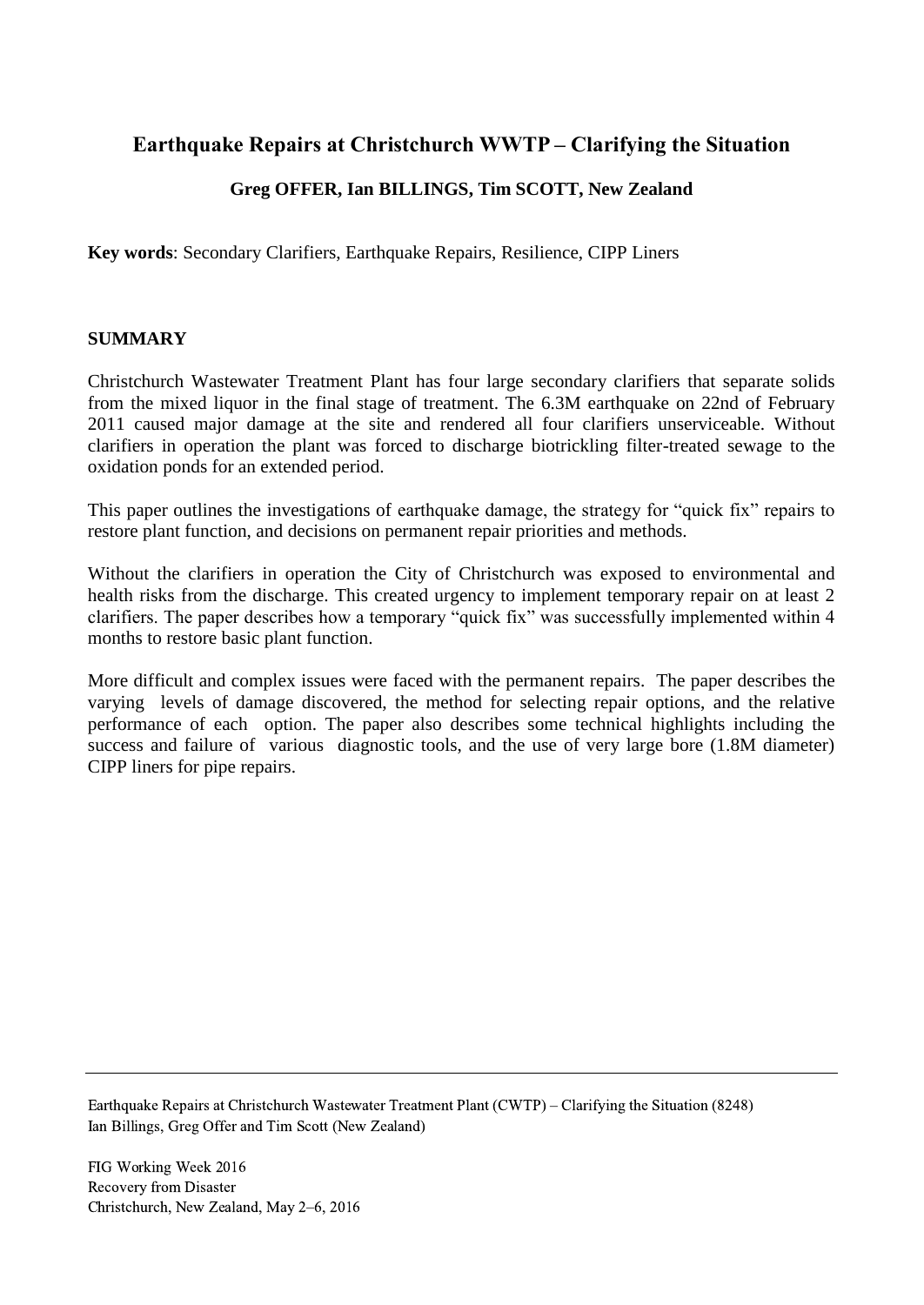# **Earthquake Repairs at Christchurch WWTP – Clarifying the Situation**

# **Greg OFFER, Ian BILLINGS, Tim SCOTT, New Zealand**

## **1. INTRODUCTION**

The Christchurch Wastewater Treatment Plant comprises primary sedimentation, trickling filters solids contact process, secondary clarification and 225 hectares of oxidation ponds for disinfection prior to discharge through an ocean outfall. The secondary clarifiers were built in two stages in 2001 and 2004, and consist of 4 x 48m diameter circular concrete clarifiers with interconnecting supply and return channel structure. Each clarifier is fitted with a mechanical sludge scraper system that collects the settled sludge on the clarifier floor and pumps it back to the solids contact solids process. Clarified wastewater overflows via radial discharge pipes into the launder channel running around the perimeter of each clarifier. A photo of Clarifier 2 showing the central bridge that supports the mechanical scraper mechanism is provided in Figure 1.



Figure 1: Clarifier 2 at Christchurch Wastewater Treatment Plant

A cross sectional drawing of the clarifier is provided in Figure 2 below.



Figure 2: Clarifier cross section with scraper mechanism

Earthquake Repairs at Christchurch Wastewater Treatment Plant (CWTP) – Clarifying the Situation (8248) Ian Billings, Greg Offer and Tim Scott (New Zealand)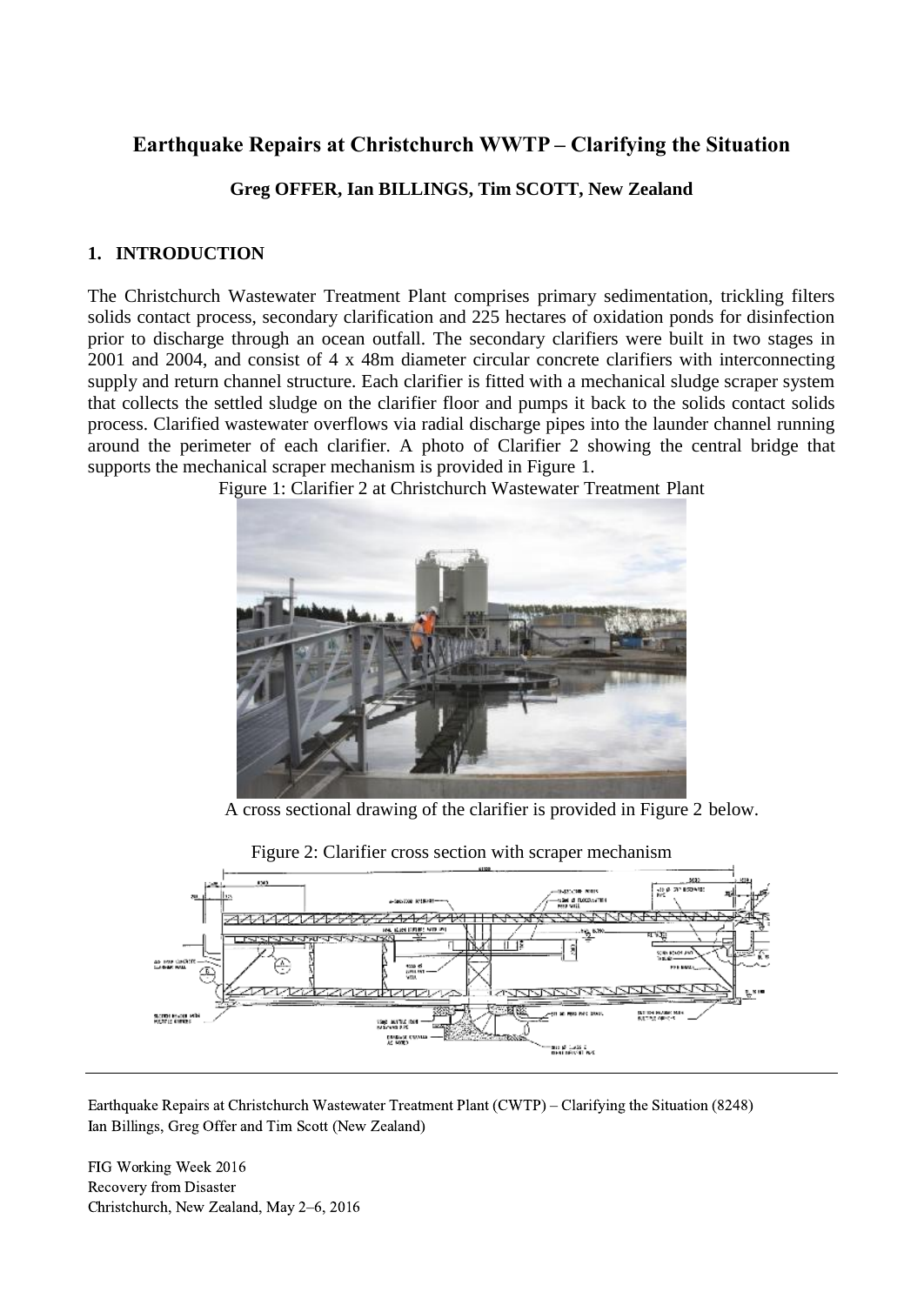The clarifiers were built with a 100 year design life incorporating 225mm thick precast, post tensioned, concrete walls and 160mm thick post-tensioned concrete floors. The floors have a 1:50 fall from the walls to the centre. Each clarifier is fitted with a rotating mechanical sludge scraper system that collects the settled sludge on the clarifier floor and pumps it back to the solids contact solids process.

Stone columns to 5m depth were used to improve the ground under all four clarifiers when built. As the clarifiers are built in permeable sands with high natural groundwater (typical 2m below the ground surface), they are potentially buoyant and are installed with Pressure Relief Valves (PRVs) in the floor slabs to prevent flotation. In order to empty and dry out the clarifiers it is necessary to lower the groundwater to a point where the ground water is lower than the PRVs, and in the case of the damaged clarifiers below the fractures and cracks in the floor slab.

## **2. EARTHQUAKE DAMAGE**

The major earthquake on the 22nd of February 2011 (magnitude 6.3M, intensity MM IX, epicentre 6km from plant and 5km deep), and associated liquefaction of soils at the site, caused major damage and rendered all four clarifiers non-functional. The full extent of the damage was not immediately apparent as the clarifiers remained full of wastewater and could not be immediately emptied without lowering of the water table. It was clear that some differential settlement had occurred and the bridges that run across the clarifiers were raised in the centre of Clarifiers 1 and 3 suggesting that either the centre foundation had risen or the external walls had settled.

Damage was caused by ground shaking as well as liquefaction effects. As the soil liquefied the clarifier bases were subjected to liquefaction induced uplift forces: static buoyancy force due to hydrostatic pressure, dynamic uplift force due to excess pore pressure and a seepage force resulting from uplift pressures acting on the soil block below. Figure 3 shows how the uplift pressures imposed forces on the clarifier structures, causing deformation of the floors and causing the entire structure to try to float out of the ground.





Earthquake Repairs at Christchurch Wastewater Treatment Plant (CWTP) – Clarifying the Situation (8248) Ian Billings, Greg Offer and Tim Scott (New Zealand)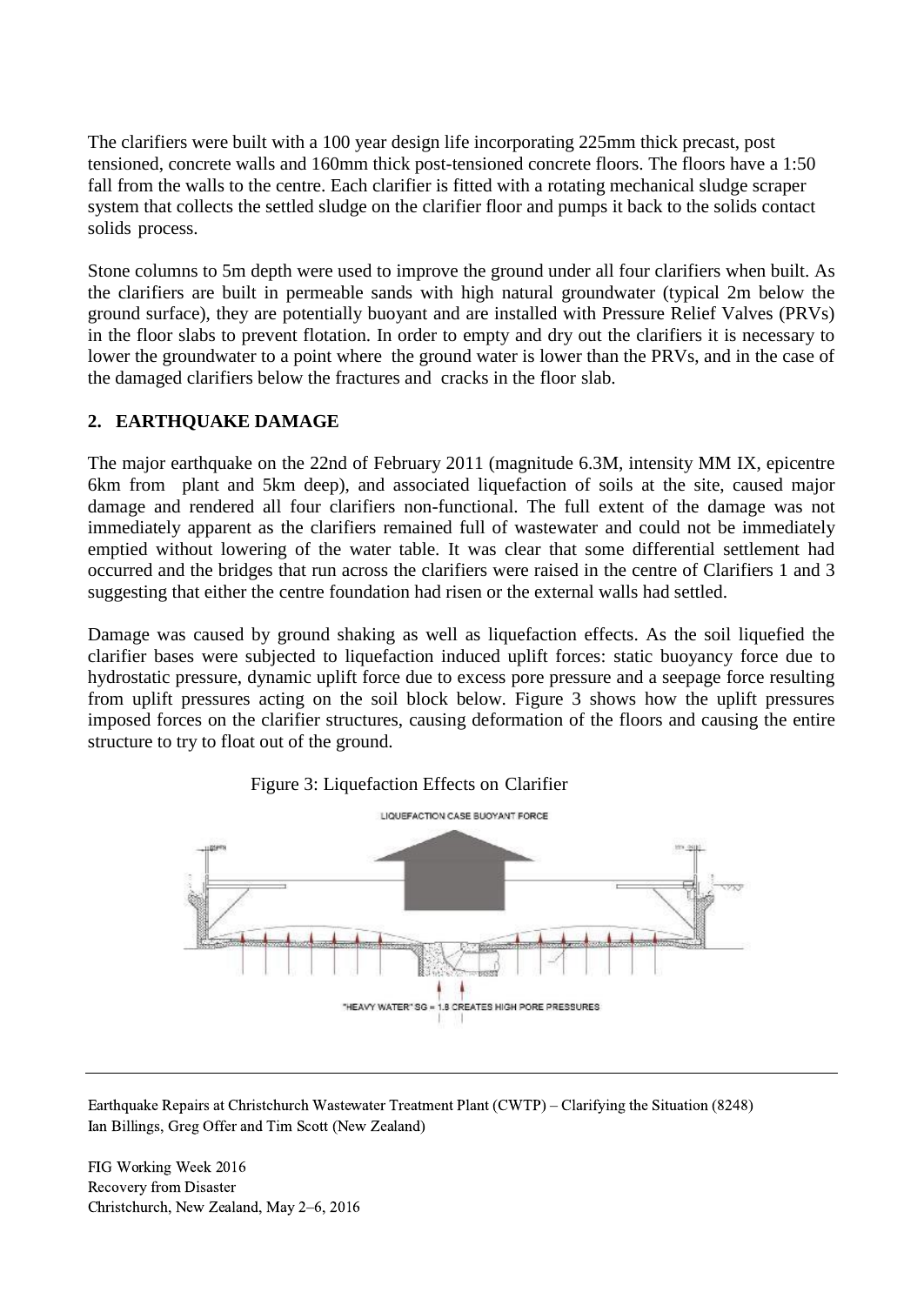Lack of operational clarifiers created an immediate problem that biomass created in the trickling filters and propagated in the solids contact process could not be recovered and recycled. Treatment plant operators had no choice but to shut down the solids contact process and discharge the trickling filter wastewater including solids directly to the oxidation ponds.

The discharge of partially treated wastewater and solids to the oxidation ponds caused the dissolved oxygen levels in the ponds to drop to low levels. A temporary peroxide dosing system was set up to boost oxygen and mitigates the risk of severe odour emissions from the ponds. The dosing system continued in operation at the rate of 1000 l/day of peroxide until two clarifiers were back in service.

At the same time a project team was set up at the plant to work on a strategy to investigate and repair the damage to plant focusing primarily on the clarifiers and oxidation ponds. The clarifier repair strategy was divided into two phases:

- Short term emergency repairs to mitigate environmental and health risks
- Long term permanent repairs to fully restore the plant before the Earthquake condition

## **3. SHORT TERM REPAIRS**

Initial visual inspection suggested varying levels of damage across the four clarifiers including differential settlement and bent bridges suggesting floor damage and deformation on Clarifiers 1 and 3. As described above, it was not possible to empty the water from any clarifier without first lowering the groundwater surrounding the clarifiers. To short cut the delays involved in installing and running the well pointing system, a bathymetric survey of the four clarifiers was conducted from a small dinghy to assess the state of the clarifier floors. The results of this survey are shown in Figure 4 below.

Earthquake Repairs at Christchurch Wastewater Treatment Plant (CWTP) – Clarifying the Situation (8248) Ian Billings, Greg Offer and Tim Scott (New Zealand)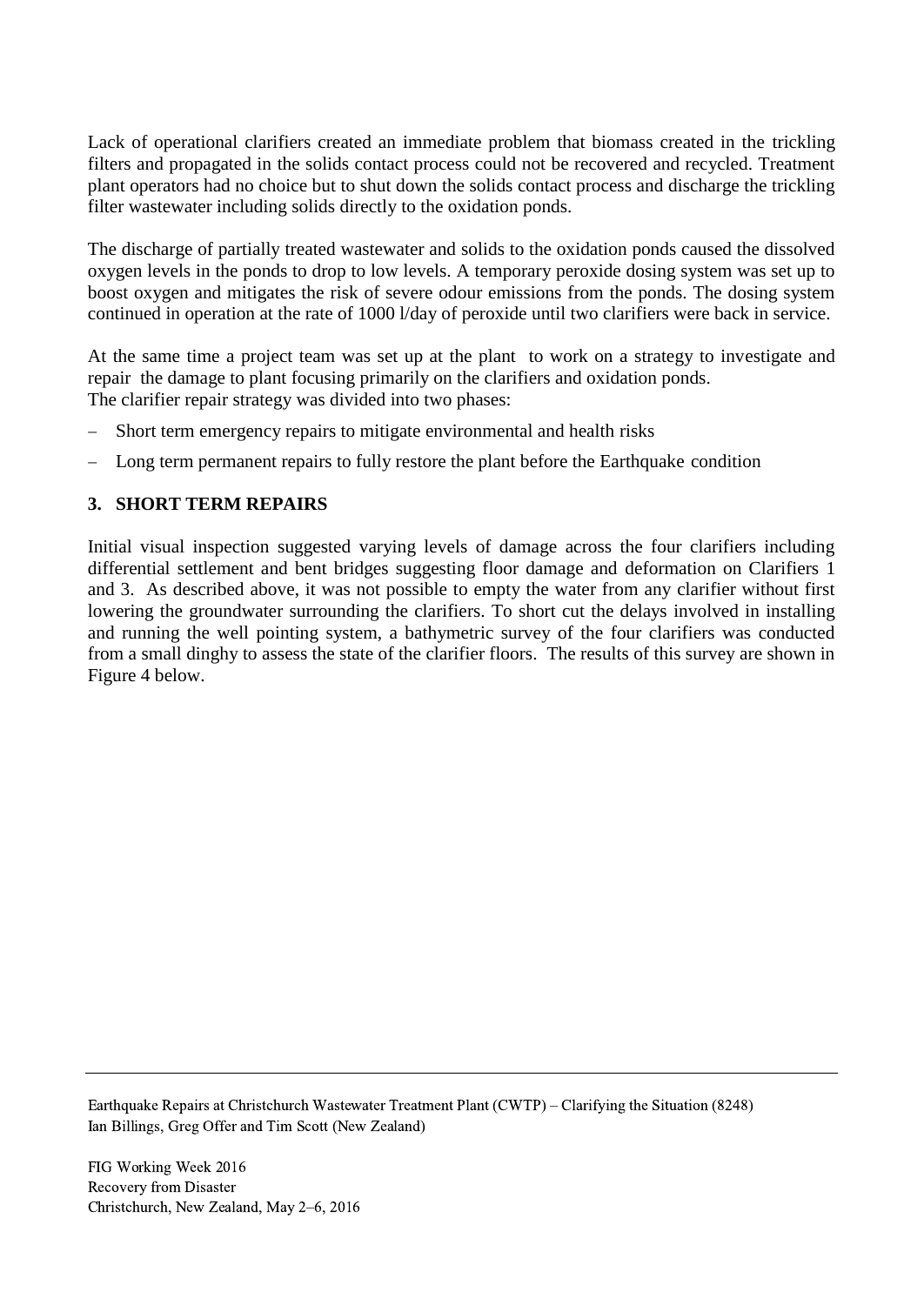

#### Figure 4: Bathymetric Survey of Clarifier Floors

The bathymetric survey showed that the floors of Clarifiers 2 and 4 appear to be relatively less damaged, with the original floor falls remaining largely intact. The floors on Clarifiers 1 and 3 showed significant deformation, with Clarifier 3 clearly the worst case. This was consistent with observations of the bridge across the centre of the Clarifiers 1 and 3. Based on these results the decision was taken to select Clarifiers 2 and 4 as the first units to be repaired with the objective that they would be fixed and brought back online fairly quickly.

Earthquake Repairs at Christchurch Wastewater Treatment Plant (CWTP) – Clarifying the Situation (8248) Ian Billings, Greg Offer and Tim Scott (New Zealand)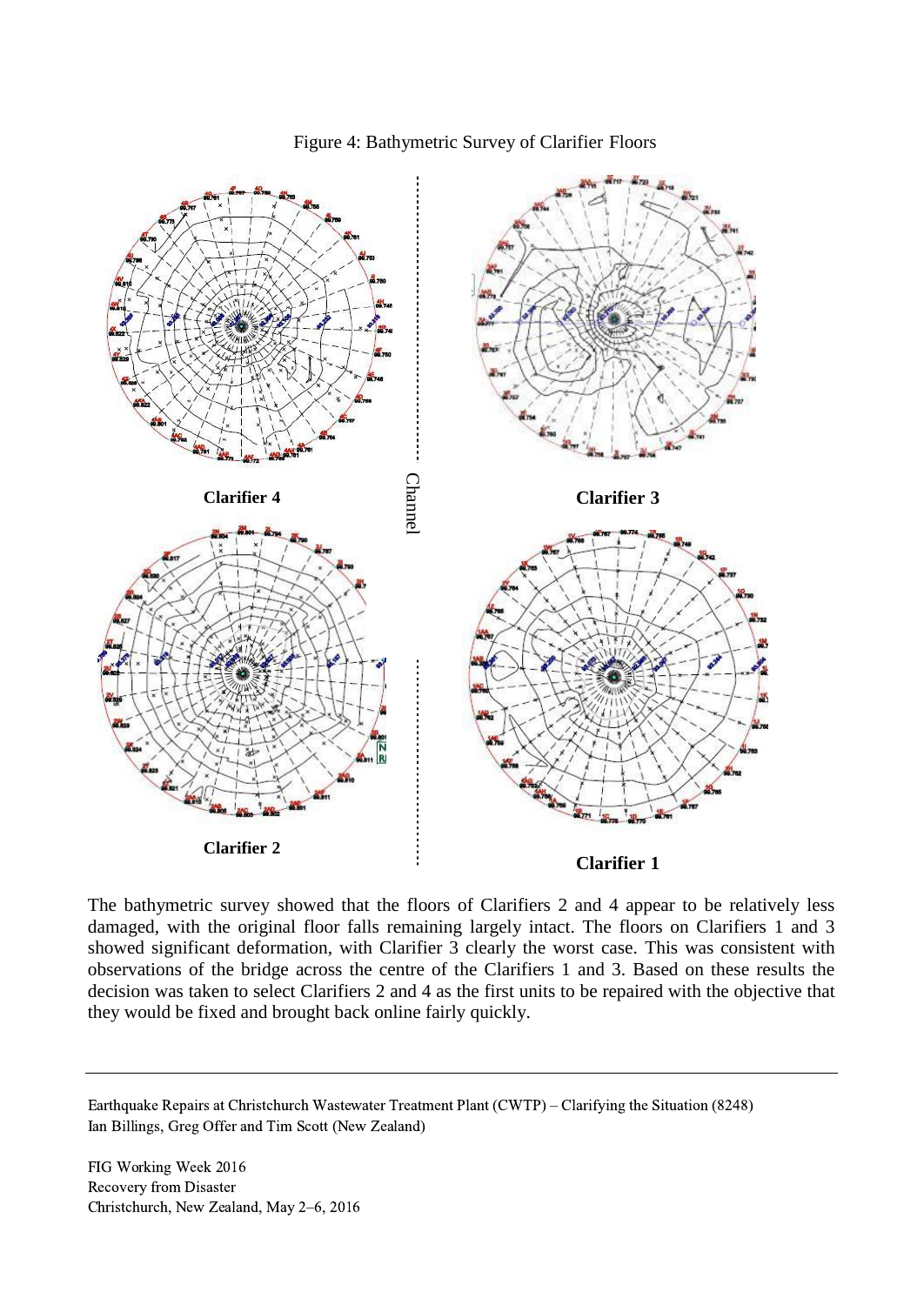Well pointing was installed on Clarifiers 2 and 4 and operated for the 6 weeks necessary to lower the groundwater to a level where the clarifiers could be pumped out. Water and residual sludge was then removed from Clarifier 2 and the internals inspected. Final clean out of clarifier 2 is shown in Figure 5.



A map of floor cracks down to 0.2mm in width was prepared – refer to Figure 6 overleaf. The floor of Clarifier 2 exhibited only minor cracking and no significant floor deformations – this finding was consistent with inferences made from the initial bathymetric work. At this point it was considered that Clarifier 2 could be repaired quickly and brought back on line. Repairs proceeded over the following 6 weeks involving epoxy injection of floor cracks and removal and reinstatement of the scraper mechanism, which had shifted out-of- vertical as a result of rotation of the central foundation.

By the end of June 2011 Clarifier 2 was ready to go back into service. But there was a problem – for the solids contact process to be recommissioned a minimum of two clarifiers were required in operation. By this stage Clarifier 4 had been emptied and cleaned and it was apparent that the damage to the floor slab was more extensive than indicated by the bathymetric survey and that a short term repair was not an option. The only viable option was to try to "jury rig" Clarifier 1 to get it running.

The dewatering around Clarifiers 2 and 4 had created a groundwater depression zone that extended out across the other two clarifiers. With some local piezo bore measurements to hand the water was carefully pumped out of Clarifier 1 until the top of the scraper support frame was exposed. Inspection of Clarifier 2 mechanicals had identified that the scraper was held up off the floor using simple U-bolts around two pieces of 40mm pipe (as shown in Figure 6).

Earthquake Repairs at Christchurch Wastewater Treatment Plant (CWTP) – Clarifying the Situation (8248) Ian Billings, Greg Offer and Tim Scott (New Zealand)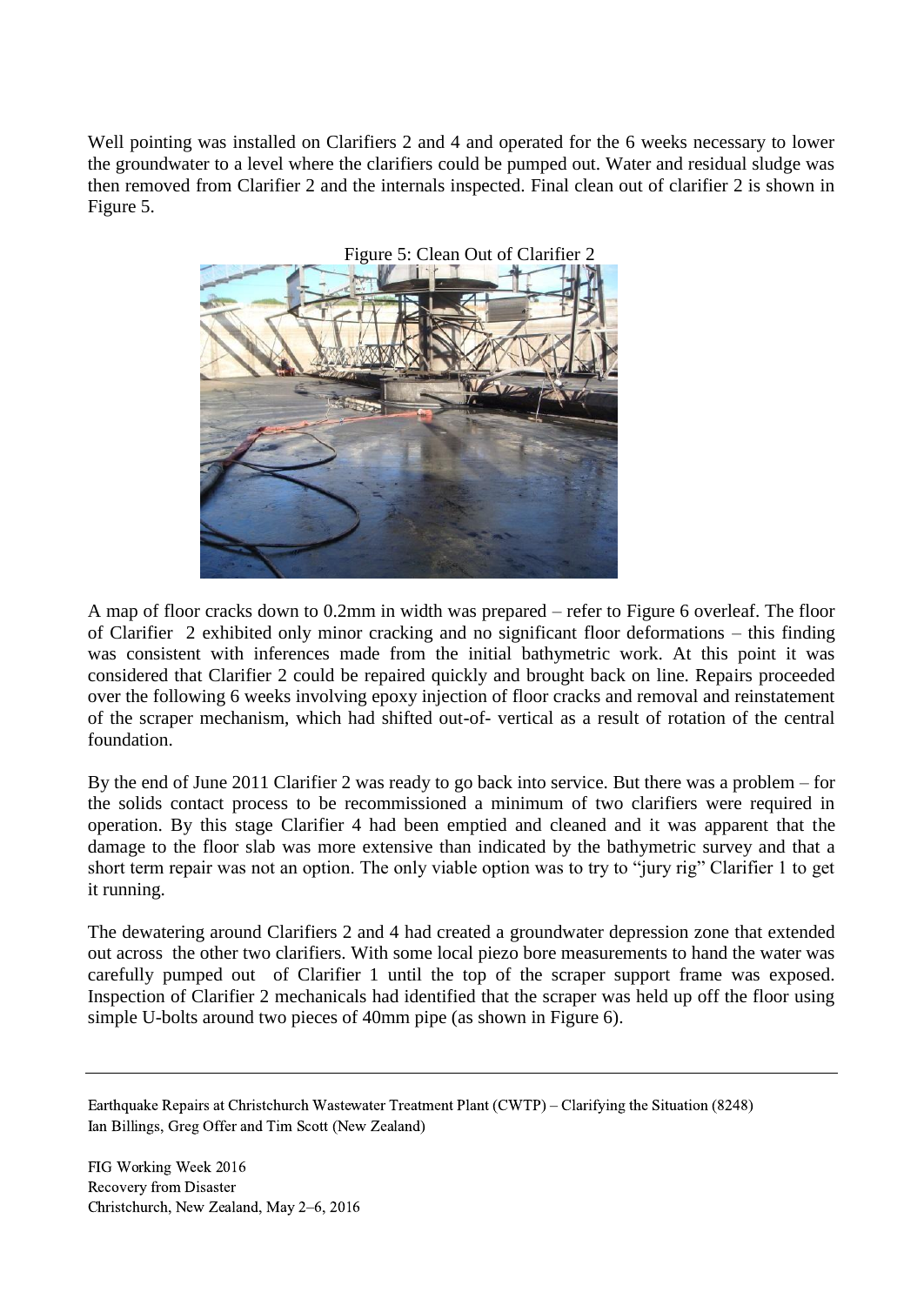Figure 6: U-bolt scraper support



During the earthquake the pipes slipped through the U-bolts until the scrapers hit the floor. It was speculated that the same thing had probably happened on Clarifier 1. If the scraper arm itself could be attached to a chain hoist and jacked off the floor then Clarifier 2 might be able to run. Two maintenance hands in a dinghy performed this task working up to their armpits in wastewater. The scraper arms were jacked well clear of the floor and the clarifier was able to be restarted (albeit with reduced performance).

With both Clarifiers 1 and 2 back in operation and with polymer dosing set up to compensate for 100% of the flow being directed through only half of the clarifier units, the solids contact process was able to be recommissioned in July 2011. The Council then set about developing a plan for permanent repairs.

## **4. PERMANENT REPAIRS**

Using the strategy of shifting the well pointing progressively around the clarifiers "two at a time", Clarifiers 4, 3 and 1 were able to emptied, inspected and repaired one at a time.

## **4.1 PhysicalInvestigations**

Physical investigations involved the following:

- Dewatering, empty and clean
- Removal of the rotating mechanism
- Detailed survey of central foundation, floors and walls
- Crack mapping
- Ground penetrating radar of floors to search for voids and weaknesses
- Floor cores, void measurements and Scala Penetrometer Tests (SPT)

Earthquake Repairs at Christchurch Wastewater Treatment Plant (CWTP) – Clarifying the Situation (8248) Ian Billings, Greg Offer and Tim Scott (New Zealand)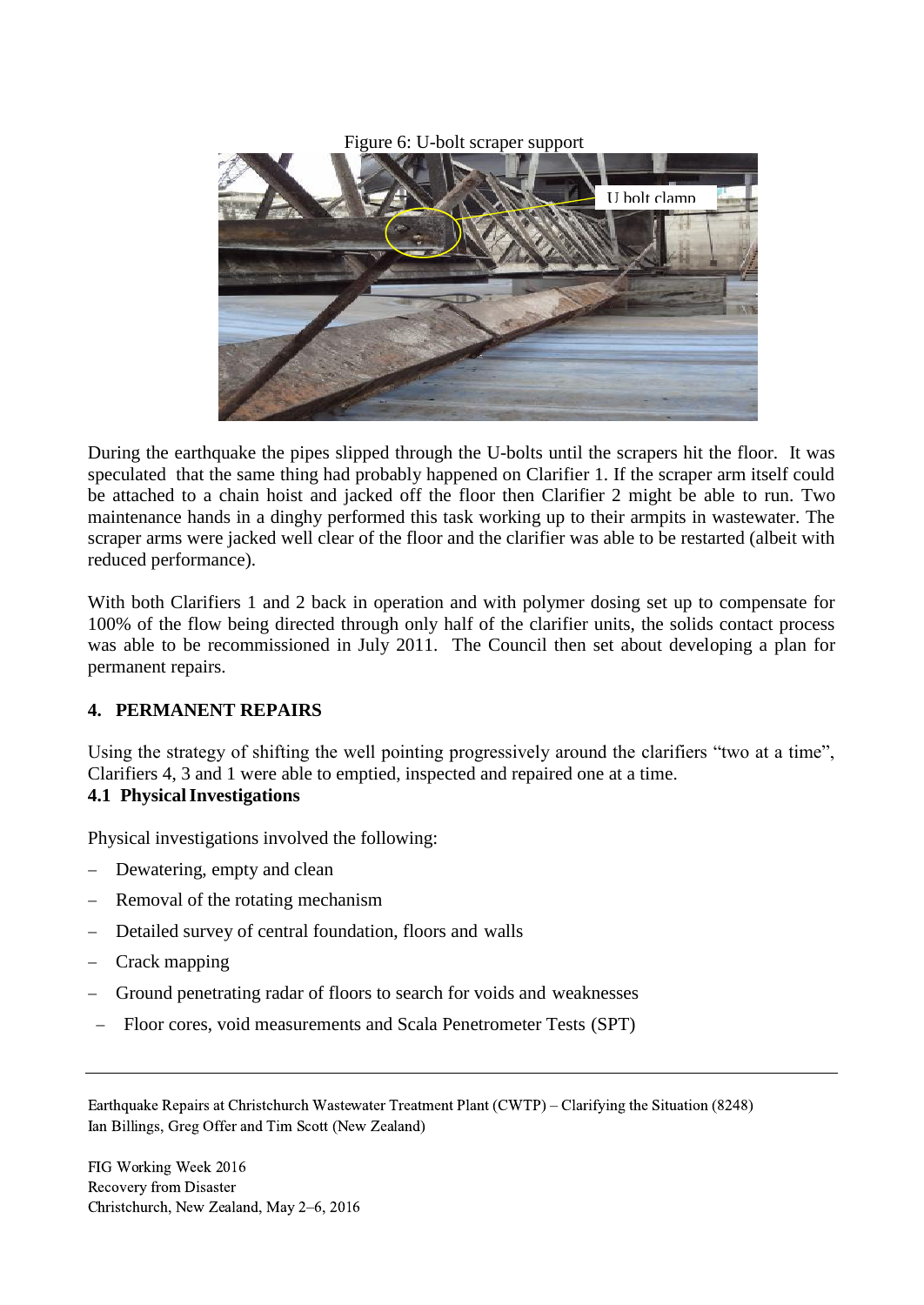A summary of survey results for the clarifiers is provided in Table 1 below.

| <b>Parameter</b>                                  | <b>Clarifier 1</b> | <b>Clarifier 2</b> | <b>Clarifier 3</b> | <b>Clarifier 4</b> |
|---------------------------------------------------|--------------------|--------------------|--------------------|--------------------|
| Maximum tilt (across top of<br>clarifier wall)    | 73                 | 45                 | 70                 | 110                |
| Central foundation tilt (across)<br>foundation)   | 18                 | 20                 | 20                 | 30                 |
| Central foundation uplift (relative)<br>to walls) | 80                 | 20                 | 300                | 100                |
| Maximum slab uplift                               | 90                 | 60                 | 600                | 200                |

Table 1:Clarifier Floor and Wall Deformations

Survey of the four clarifiers showed considerable variation in the movement and deformation between the individual units.

Clarifier 1 survey indicated that the floor suffered uplift of about 90mm and the central foundation had risen about 80mm relative to the walls. The uplift of the slab was distributed reasonably evenly in a circumferential annulus around the mid-point of the slab, with the upward deflection causing a series of circumferential cracks of up to 2mm width at the surface of the post tensioned slab, with minor radial cracking in the outer third attributable to differential settlement around the perimeter.

Clarifier 2 surveys showed no significant floor deformations.

Clarifier 3 floor suffered considerable damage with a maximum uplift of about 600mm and widespread circumferential cracking of the floor slab – many of the cracks being several millimetres in width. The maximum uplift was also over the influent pipe. The central foundation also rose significantly – in the order of 300mm relative to the walls.

Clarifier 4 floor was subjected to uplift of up to 200mm and the central foundation rose about 100mm relative to the walls. The uplift of the slab was mostly confined to the area above the influent pipes where a pronounced local vertical deflection or "bulge" of approximately 100mm was observed. The upward deflection caused a series of cracks of up to 2.5mm width at the surface of the post tensioned slab, radiating outward from the point of maximum deflection.

## 4.1.1 Crack Maps

Crack maps for Clarifiers 1, 2 3, 4 are shown in Figure 7 overleaf.

Earthquake Repairs at Christchurch Wastewater Treatment Plant (CWTP) – Clarifying the Situation (8248) Ian Billings, Greg Offer and Tim Scott (New Zealand)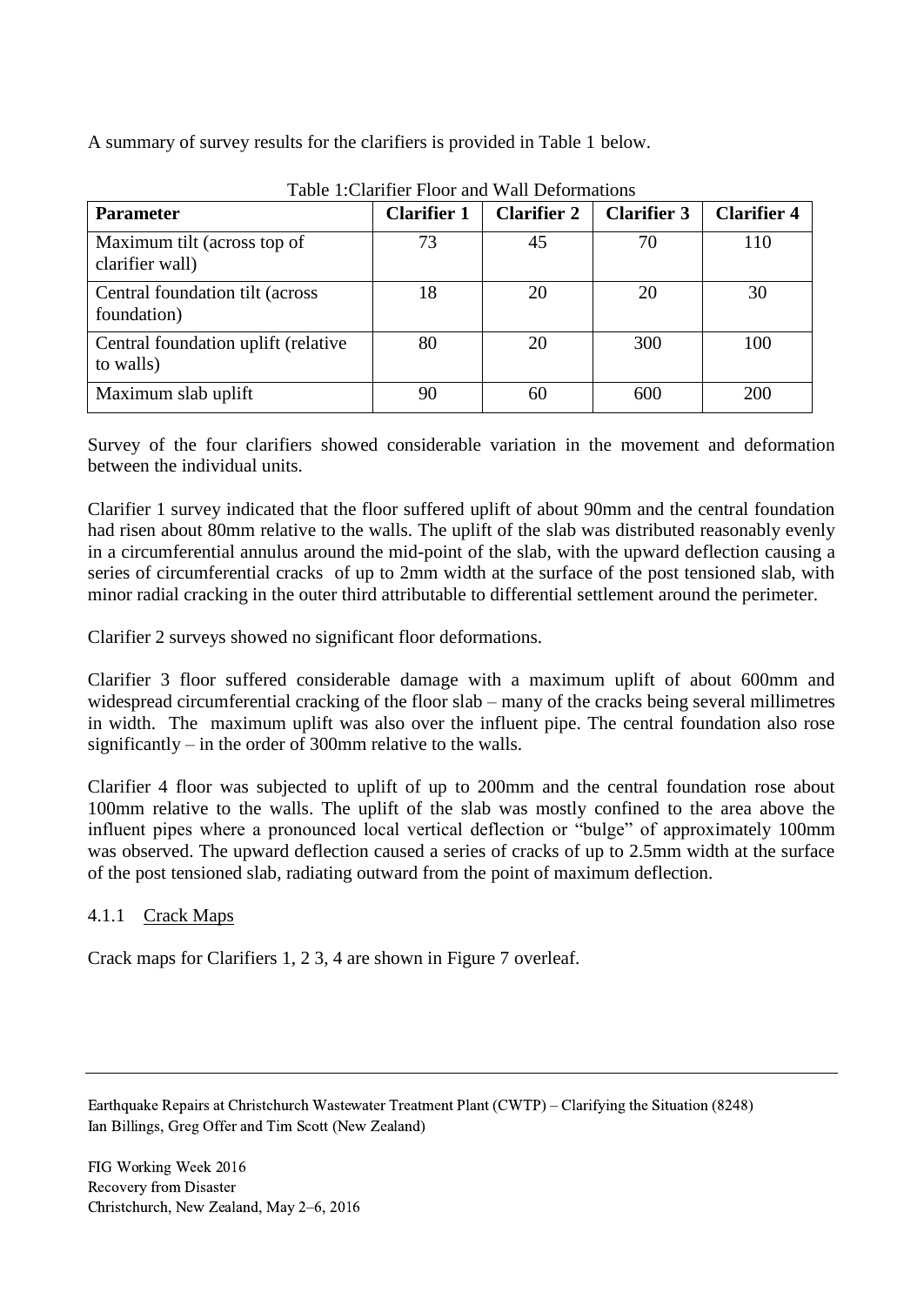#### Figure 7: Clarifier Crack Maps



Crack mapping also showed wide variation in the response of each clarifier to earthquake – imposed loads. There is no obvious rational explanation for the wide disparity in floor cracking and deformation observed. The design of all clarifiers is the same and the foundations of all four clarifiers involved use of the same ground improvement in the form of stone columns to a standard set out and depth. Hypotheses for explaining the differences in behaviour include the following:

There are subtle differences in the design of the drainage layer beneath clarifiers  $1 \& 2$ , and Clarifier 3 & 4 respectively. This may have influenced the extent to which the floors were

Earthquake Repairs at Christchurch Wastewater Treatment Plant (CWTP) – Clarifying the Situation (8248) Ian Billings, Greg Offer and Tim Scott (New Zealand)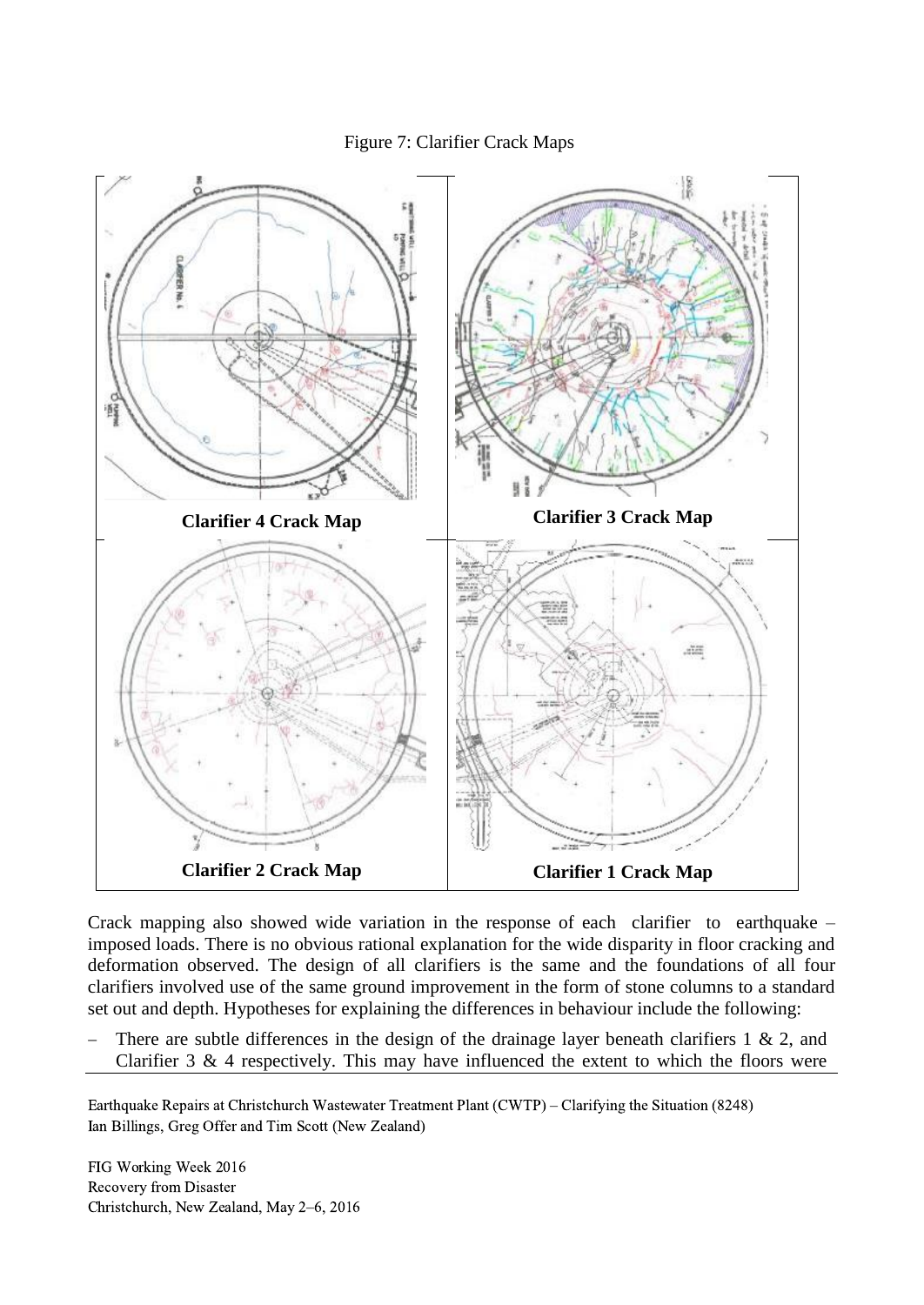exposed to the high pore pressures developed in liquefied ground (ie better drainage translates to higher risk)

 Natural variation in ground conditions at the site may have led to differences in pore pressures and ground movements around each clarifier

#### 4.1.2 GPR, Floor coring and Scala Penetrometer Tests

Field investigations including GPR scans, coring and Scala penetrometer testing indicated some gaps immediately beneath the floors and some limited areas of less dense material, generally inside or immediately adjacent to the central foundation, and near the influent pipe. For Clarifier 3 loose material over the central 20m zone was observed. However this was significantly re-compacted in the 23 December 2011 Earthquake.

The GPR results could not be correlated with the more specific coring and Scala tests. The GPR tests were discontinued after the Clarifier 3 investigation as the results were of little value in assessing below-floor ground conditions.

#### **4.2 Permanent Repair Options**

A number of operational requirements were addressed in developing a plan for the permanent repairs, including the following:

- Two clarifiers are needed to provide sufficient residency (with polymer dosing) for activated sludge to be separated out of the wastewater and hence to enable the solids contact process to operate to provide effective secondary treatment. The repair sequence needed to allow for continued operation of two clarifiers at all times.
- Initially Clarifiers 1 and 2 were brought online. These two clarifiers were left online until Clarifiers 3 and 4 were both repaired. Clarifier 1 would then be taken off line for repairs

A summary of the options investigated are provided in Table 2.

| Option                           | <b>Description</b>                                                                                                                                                                               | Cos<br>$t$ ( $NZ$ |
|----------------------------------|--------------------------------------------------------------------------------------------------------------------------------------------------------------------------------------------------|-------------------|
| Repair<br>existing<br>slab       | Repair the visible cracks in the slab with epoxy injection to reinstate<br>durability, and provide a levelling screed. Not viable for Clarifier 3.                                               | 0.25M             |
| Reconstru<br>ct existing<br>slab | Cut out the bulging concrete in areas where the floor had deflected<br>upwards, make good and compact subgrade, and cast new concrete to<br>existing profile. Also not suitable for Clarifier 3. | 0.35M             |

Table 2: Summary of Clarifier Repair Options

Earthquake Repairs at Christchurch Wastewater Treatment Plant (CWTP) – Clarifying the Situation (8248) Ian Billings, Greg Offer and Tim Scott (New Zealand)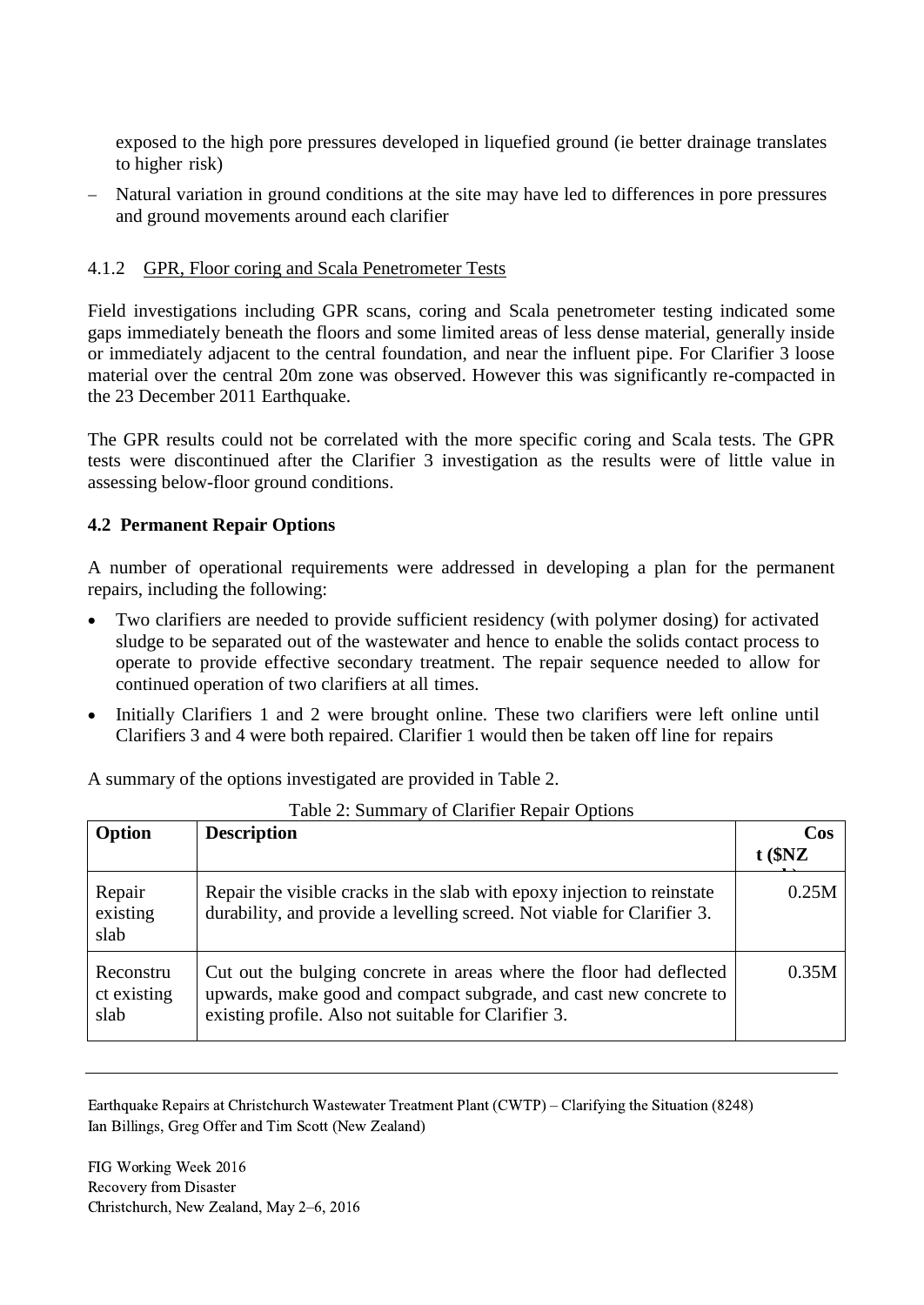| Overlay slab            | Water blast floor and cast a minimum 225mm thick (over bulge) and<br>up to 450mm thick in Clarifier 4, and up to 700mm in Clarifier 3,<br>reinforced concrete slab overlaid to falls. Reinforce the overlay slab<br>and provide tie bars over whole slab to provide composite action.                                                                                                                                                                                                   | 0.6 <sub>M</sub> |
|-------------------------|-----------------------------------------------------------------------------------------------------------------------------------------------------------------------------------------------------------------------------------------------------------------------------------------------------------------------------------------------------------------------------------------------------------------------------------------------------------------------------------------|------------------|
| Thick<br>overlay        | Water blast floor and cast a minimum 1200 maximum thickness<br>overlay slab. This option removes all constraints for maintenance<br>dewatering and virtually eliminates the risk of damage to the floor                                                                                                                                                                                                                                                                                 | 2.0 M            |
| Replace<br>entire floor | Remove existing floor, improve the material to a significant depth<br>beneath the clarifier to "eliminate" the existing potential liquefaction<br>and provide new 225 thick reinforced concrete slab. Retain the<br>existing "ring beam" part of the floor slab beneath the wall. Existing<br>sand and stone columns below the slab would be removed and<br>replaced with compacted new material not subject to liquefaction<br>even under extreme shaking (e g cement stabilised sand) | 2.2M             |
| Replace<br>clarifier    | Replace clarifier with a fully piled structure constructed adjacent to<br>the four existing clarifiers and connecting into existing gravity supply<br>and return flow channels. The geometry of the clarifier and design of<br>the mechanical internals would also match existing. Alternatively<br>provide a "pumped" clarifier at grade.                                                                                                                                              | 12.6M            |

#### 4.2.1 Option 1 – Repair Existing Slab

Option 1 was based on repairing the visible cracks in the slab with epoxy injection to reinstate durability, and was only considered suitable for clarifiers with relatively narrow cracks including clarifiers 4, 1 and 2. This option was not considered suitable for Clarifier 3 due to the width of the cracks, extent of damage and failure of the centre foundation floor connection. A new levelling screed would be applied at a minimum of 30mm thick over the top of "the bulge", or highest point on the damaged floor. In the case of Clarifier 4 this would provide a maximum screed thickness of 130mm.

Repairing the existing slab would not reinstate the existing floor slab back to its original strength. Cracks in the underside of the slab could not be injected and would therefore detract from overall integrity and durability. The risk of damage from potential future events similar or worse to that which caused the current damage was unchanged, and there was no improvement in maintenance dewatering constraints (in other words the clarifier would still be bouyant when emptied based on natural groundwater levels).

The estimated cost and timing of this option was \$250,000 and 5 weeks duration.

## 4.2.2 Option 2 – Reconstruct Existing Slab

Earthquake Repairs at Christchurch Wastewater Treatment Plant (CWTP) – Clarifying the Situation (8248) Ian Billings, Greg Offer and Tim Scott (New Zealand)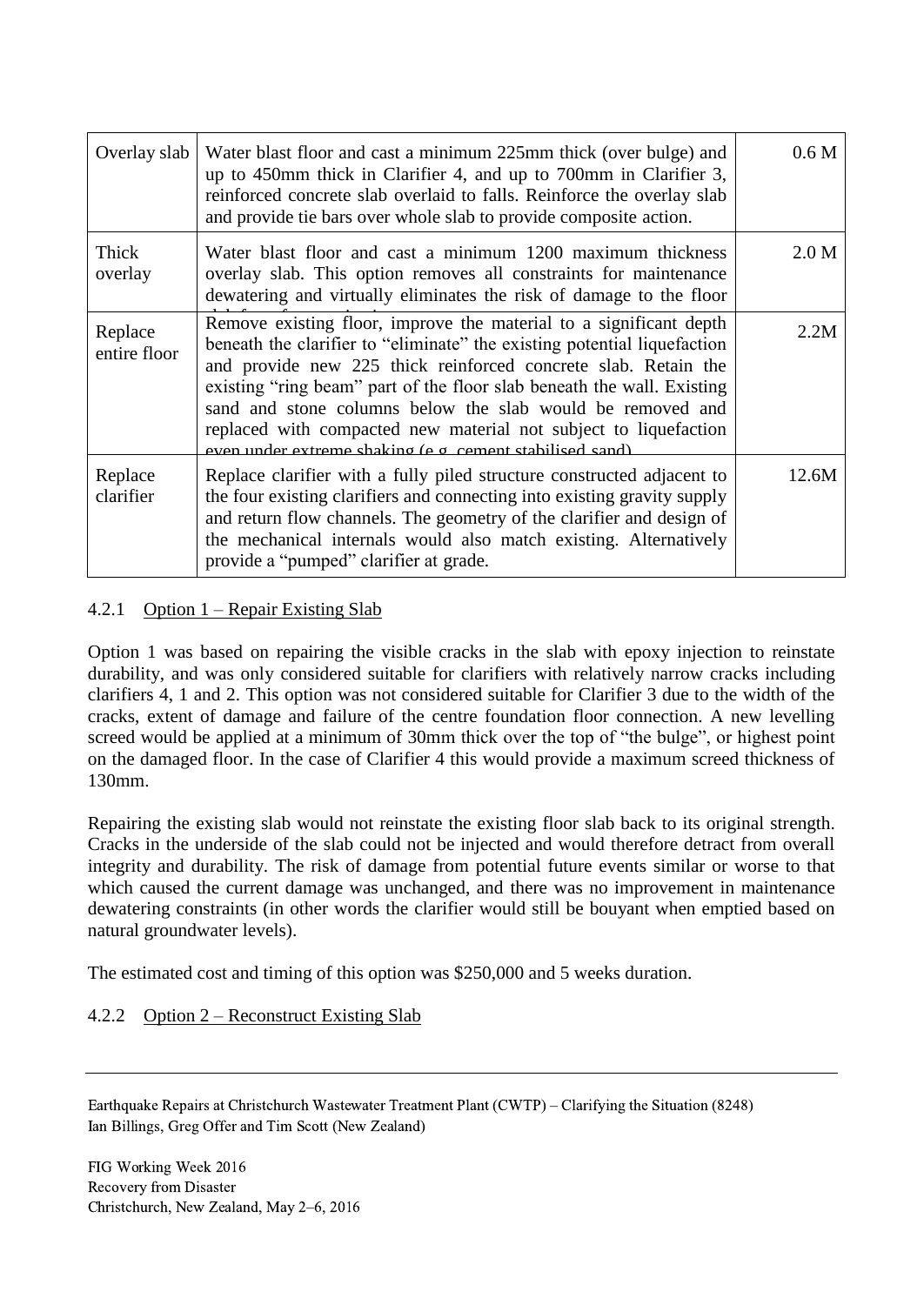This option involved cutting out the bulging concrete in areas where the floor had deflected upwards, make good and compact subgrade, and cast new concrete to existing profile. The use of an expansive agent in new concrete would help to mitigate shrinkage and loss of prestress. The remaining slab cracking would be epoxy injected to reinstate durability.

This option would reinstate durability but not the full strength of the existing floor slab. The damage from potential future earthquakes remains similar and a potentially a little worse to that which caused the recent damage, and there was no improvement in maintenance dewatering constraints. Due to the extent of damage this option was not considered suitable for Clarifier 3 as the slab would be compromised.

The estimated cost and timing of this option was \$350,000 and 6 weeks duration.

The cost assumed that the well pointing installation would lower the ground water enough for this repair to be undertaken. Observations during the repair works were that the ground water would not have been lowered sufficiently for this repair without sheetpiling around the clarifiers. This was not identified as a cost during the evaluation.

## 4.2.3 Option 3 – Overlay Slab

The overlay slab repair involves water blasting the existing slab, epoxy injecting visible cracks, and casting a minimum 225mm thick (over bulge) concrete overlay over the entire floor of the clarifier. The thickness of the overlay would vary depending on the amount of deflection of the tank floor; up to 450mm thick in Clarifier 4, and 700mm in Clarifier 3. Clarifier 2 slab thickness would be 500mm. The overlay slab would be heavily reinforced and provided with drilled in hold down bars around perimeter, and over the whole slab to provide composite action.

A performance check on the 225mm overlay option found it had a minor impact on the overall hydraulic residence time in the clarifier and was not likely to result in any significant reduction in the solids settling performance.

This option had sufficient strength to sustain an assumed local upward pressure loading which can potentially cause a floor bulge. Durability of the new overlay slab is as for the original slab. The central column and rotating arm mechanism would need to be significantly modified and the operating volume would be reduced slightly. The risk of damage from potential future events similar to the February 2011 event is significantly reduced. The estimated cost and timing of this option was \$650,000 - \$800,000 and 12 weeks duration (the higher cost being for Clarifier 3).

#### 4.2.4 Option 4 – Piled Overlay Slab

Similar to Option 3 with the addition of piles under the slab to support the full weight of the slab and Clarifier. The piles extend to non-liquefiable material and reduce the risk of differential movements to a very low level. This also allows dewatering of the Clarifier at any time without the need for well pointing. The estimated cost of this option was \$1,800,000 and 26 weeks duration.

Earthquake Repairs at Christchurch Wastewater Treatment Plant (CWTP) – Clarifying the Situation (8248) Ian Billings, Greg Offer and Tim Scott (New Zealand)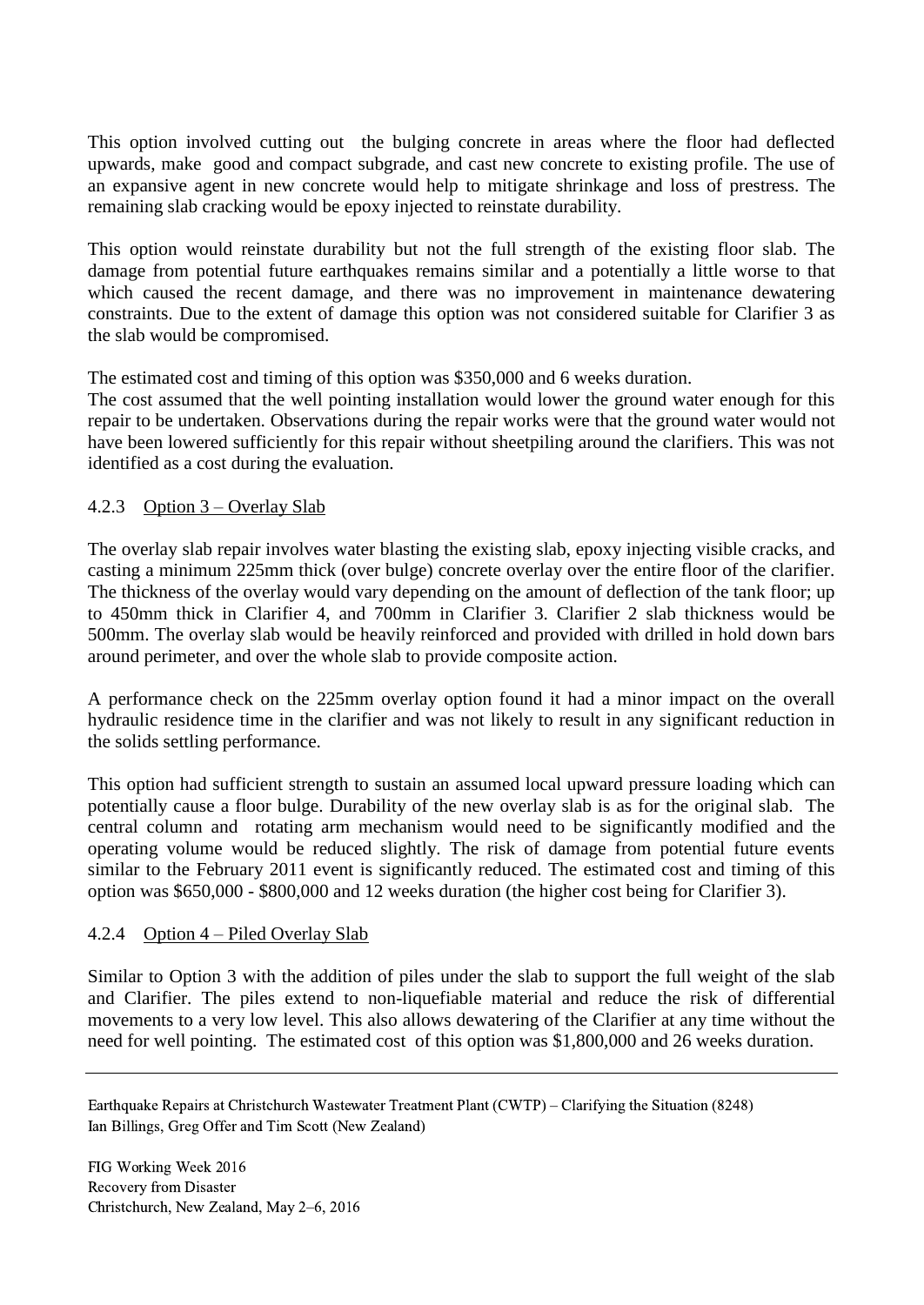The cost assumed that the well pointing installation would lower the ground water sufficiently for this repair to be undertaken. Observations during the repair works were that the groundwater would not have been lowered sufficiently for this repair without sheetpiling around the clarifiers. This was not identified as a cost during the evaluation.

# 4.2.5 Option 5 – Thick Overlay

As for Option 3 except with a 1200 maximum thickness of overlay slab. This option removes all constraints for maintenance dewatering and "eliminates" the risk of damage to the floor slab from future seismic events. However, because the floor is not held down there is still the risk of some (relatively small) upward movement of the clarifier in a seismic event large enough to cause widespread liquefaction of the site. The central column and rotating arm mechanism need to be substantially modified and the operating volume of the clarifier is considerably reduced. This option poses some risks relating to process performance as the depth and residence time in the clarifier will be significantly reduced. The estimated cost and timing of this option was \$1,000,000 - \$1,500,000 and 16 weeks duration.

## 4.2.6 Option 6 – Replace Entire Floor

Remove all of existing floor, improve the material to a significant depth beneath the clarifier to "eliminate" the existing potential liquefaction and replace the floor slab with a 225 thick reinforced concrete slab similar to option 3. The existing "ring beam" part of the floor slab beneath the wall would be retained and the tendon strands would be lapped with new un-tensioned reinforcement.

The existing sand and stone columns below the slab would be removed and replaced with compacted new material not subject to liquefaction even under extreme shaking (e.g. cement stabilised sand). This would reduce the amount of earthquake induced settlements, although the new 225mm thick RC floor would need to be anchored down to the cement stabilised sand to resist any uplift from the liquefied sands that may occur outside the treated zone. This option eliminates the process risk issue identified for Option 4 as the clarifier hydraulics are unaffected.

The estimate cost and timing of this option is \$2,200,000 and 26 weeks duration.

The cost assumed that the well pointing installation would lower the ground water low enough for this repair to be undertaken. Observations during the repair works were that the ground water would not have been lowered sufficiently for this repair without sheetpiling around the clarifiers. This was not identified as a cost during the evaluation.

## 4.2.7 Option 7 – New Clarifier

Two replacement clarifier options were also developed and costed to a conceptual level; as follows:

Earthquake Repairs at Christchurch Wastewater Treatment Plant (CWTP) – Clarifying the Situation (8248) Ian Billings, Greg Offer and Tim Scott (New Zealand)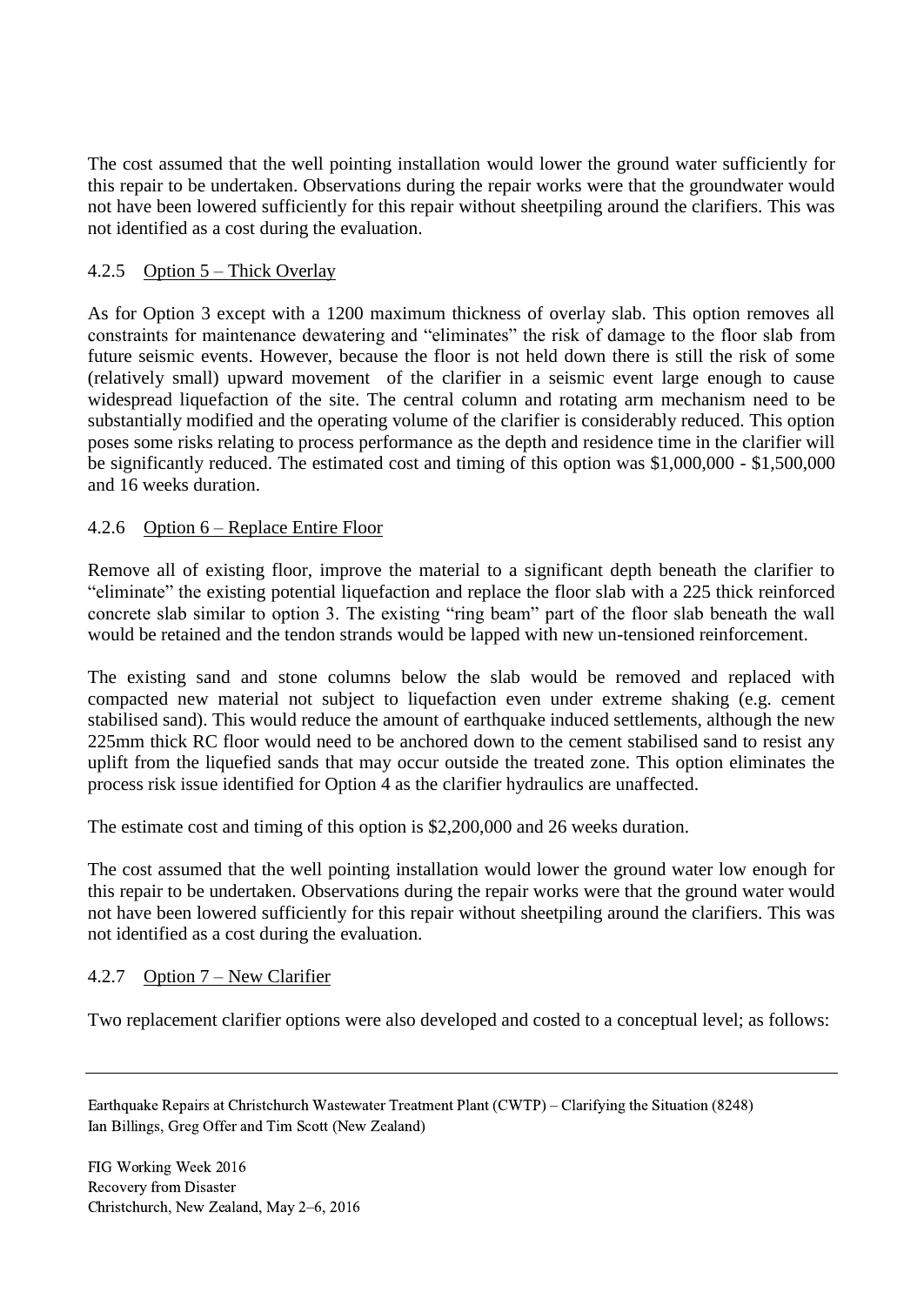**New Clarifier to Replace Existing** - This option was based on a fully piled structure constructed adjacent to the four existing clarifiers and connecting into existing gravity supply and return flow channels. The geometry of the clarifier and design of the mechanical internals would also match existing. A new clarifier would be more resilient that the existing clarifiers due to the piled foundations which offer improved seismic performance. The estimated timing and duration of this option is \$12.6M and 18 months.

**New Clarifier at Grade** - The "at grade" option involves constructing a new clarifier on an engineered fill foundation at ground level. This option has somewhat lower geotechnical risk and does not require piling. A new pump station would be constructed to pump the wastewater from the existing inlet channel to the clarifier inlet. The treated wastewater would overflow from the launder channel to the return channel. The estimated cost of this option is also \$12.6M with an estimated timing of 12 to 14 months.

## **4.3 SELECTION OF PREFERRED OPTION**

The evaluation of options is summarised in Table 3 below.

| Option                       | <b>Evaluation</b>                                                                                                                                                                                                                                                                                                                           |        |
|------------------------------|---------------------------------------------------------------------------------------------------------------------------------------------------------------------------------------------------------------------------------------------------------------------------------------------------------------------------------------------|--------|
|                              |                                                                                                                                                                                                                                                                                                                                             | (each) |
| Repair<br>existing slab      | Not acceptable to CCC as it did not reinstate the clarifiers to pre-<br>earthquake seismic resistance condition. GNS advise there is<br>heightened seismic risk particularly in the next 10-15 years and<br>with a significant risk of several earthquakes capable of causing                                                               | 0.25M  |
| Reconstruct<br>existing slab | Not acceptable to CCC due to the risk of similar damage in<br>further similar earthquakes. GNS advise a heightened seismic<br>risk with a significant risk of similar earthquakes capable of<br>causing liquefaction of the site in the next $10 - 20$ years. Also<br>does not reinstate the clarifiers to pre-earthquake condition.        | 0.35M  |
| Overlay slab                 | Preferred by CCC as a cost effective option that effectively<br>reinstates the clarifiers to pre-earthquake condition. The overlay<br>slab is designed to resist local liquefaction uplift pressures and<br>buoyant liquefaction pressures from widespread liquefaction.<br>Reduces the risk of damage from future earthquakes, albeit with | 0.6 M  |
| Thick<br>overlay             | Eliminates risk of floor slab damage from earthquakes. However<br>not preferred by CCC as additional cost (\$1.4M) and poses risks<br>to process performance due to reduced hydraulic residence time.                                                                                                                                       | 2.0 M  |
| Replace<br>entire floor      | Not preferred by CCC as risks during construction (from a<br>seismic event) are considered significant, and at a cost premium<br>over the overlay slab option.                                                                                                                                                                              | 2.2M   |

Table 3: Summary Evaluation of Options

Earthquake Repairs at Christchurch Wastewater Treatment Plant (CWTP) – Clarifying the Situation (8248) Ian Billings, Greg Offer and Tim Scott (New Zealand)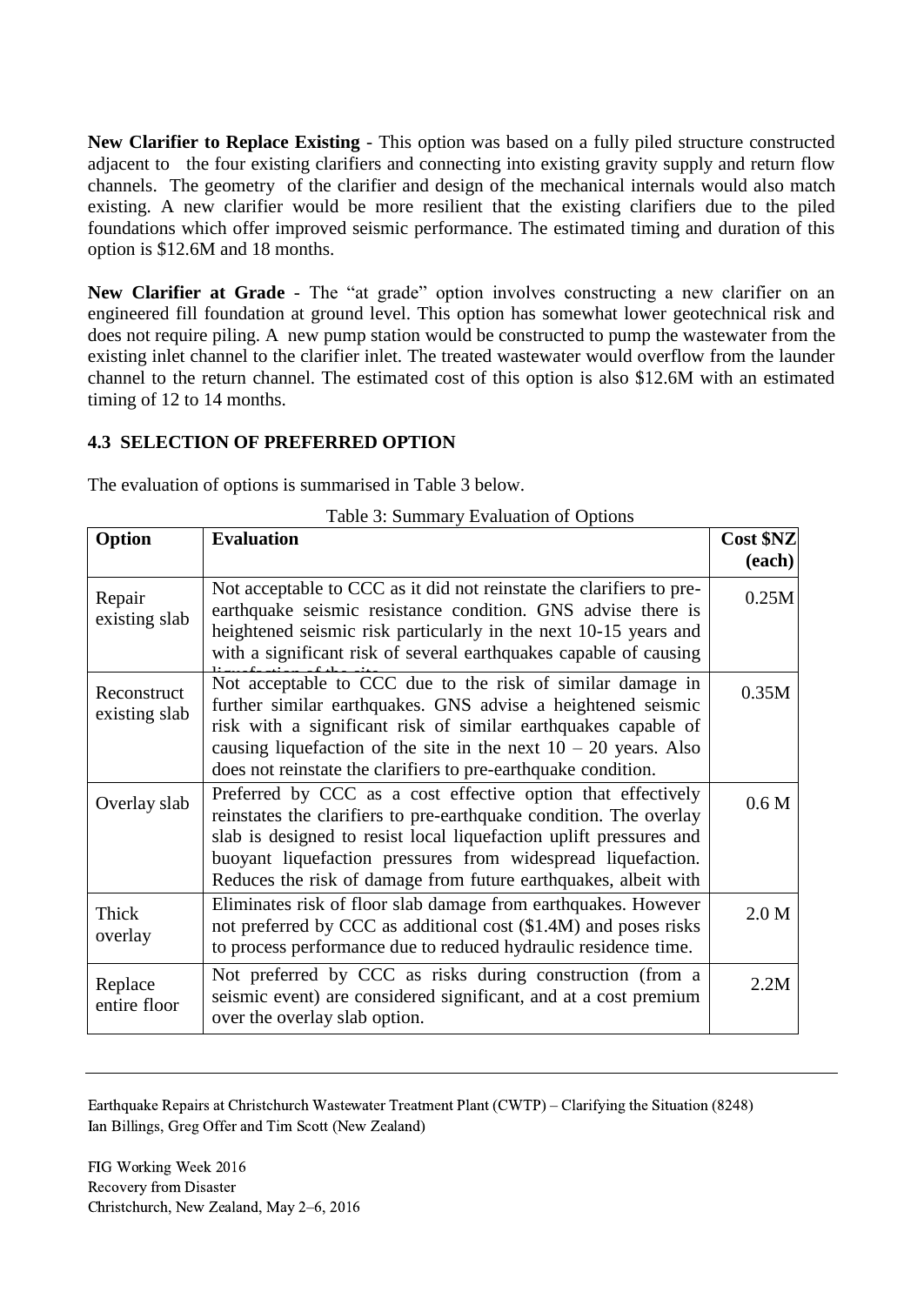| Not preferred by CCC due to high costs and low probability of<br>Replace<br>cost recovery from insurance<br>clarifier | 12.6M |
|-----------------------------------------------------------------------------------------------------------------------|-------|
|-----------------------------------------------------------------------------------------------------------------------|-------|

From the range of options investigated the overlay slab was identified as the preferred solution. This option provided cost-effective reinstatement of clarifier structural performance to pre-earthquake condition, as well as a net improvement in terms of resistance to liquefaction uplift pressures. Other options either did not reinstate the structural performance adequately or were extremely expensive and time consuming to implement.

#### **4.4 PIPELINE REPAIRS**

In addition to investigation of the clarifier structures, the  $1800 \, \varnothing$  concrete influent pipes which supply wastewater to the central distribution plenum were also checked. A schematic diagram of the influent pipe is shown in Figure 8.



Figure 8: Influent Pipe Cross Section

Hydrostatic head testing of the influent pipes identified significant levels of leakage. A dive survey of the influent pipe on each clarifier was then conducted to ascertain joint movement and settlement. The dive surveys showed that the cumulative gap across all thirteen pipe joints had closed by as much as 120mm, with the cumulative gap along the bottom of the pipes typically less then across the top. The dive inspection also found evidence of spalling at the pipe joints indicating impact damage between the pipe sections.

This simple analysis indicated likely ground movement around the pipe causing shortening with the attendant risk that subsequent seismic events could cause further movement and damage. Any repair solution needed to be capable of accommodating a similar amount of movement – i.e. another 120mm, while retaining the integrity of the repair. Further minor shortening could take place to the point where all joints are closed, but equally, a future event could lead to extension of the pipe. This was an important consideration in the selection of the repair method.

#### 4.4.1 Pipeline Repair Option

Earthquake Repairs at Christchurch Wastewater Treatment Plant (CWTP) – Clarifying the Situation (8248) Ian Billings, Greg Offer and Tim Scott (New Zealand)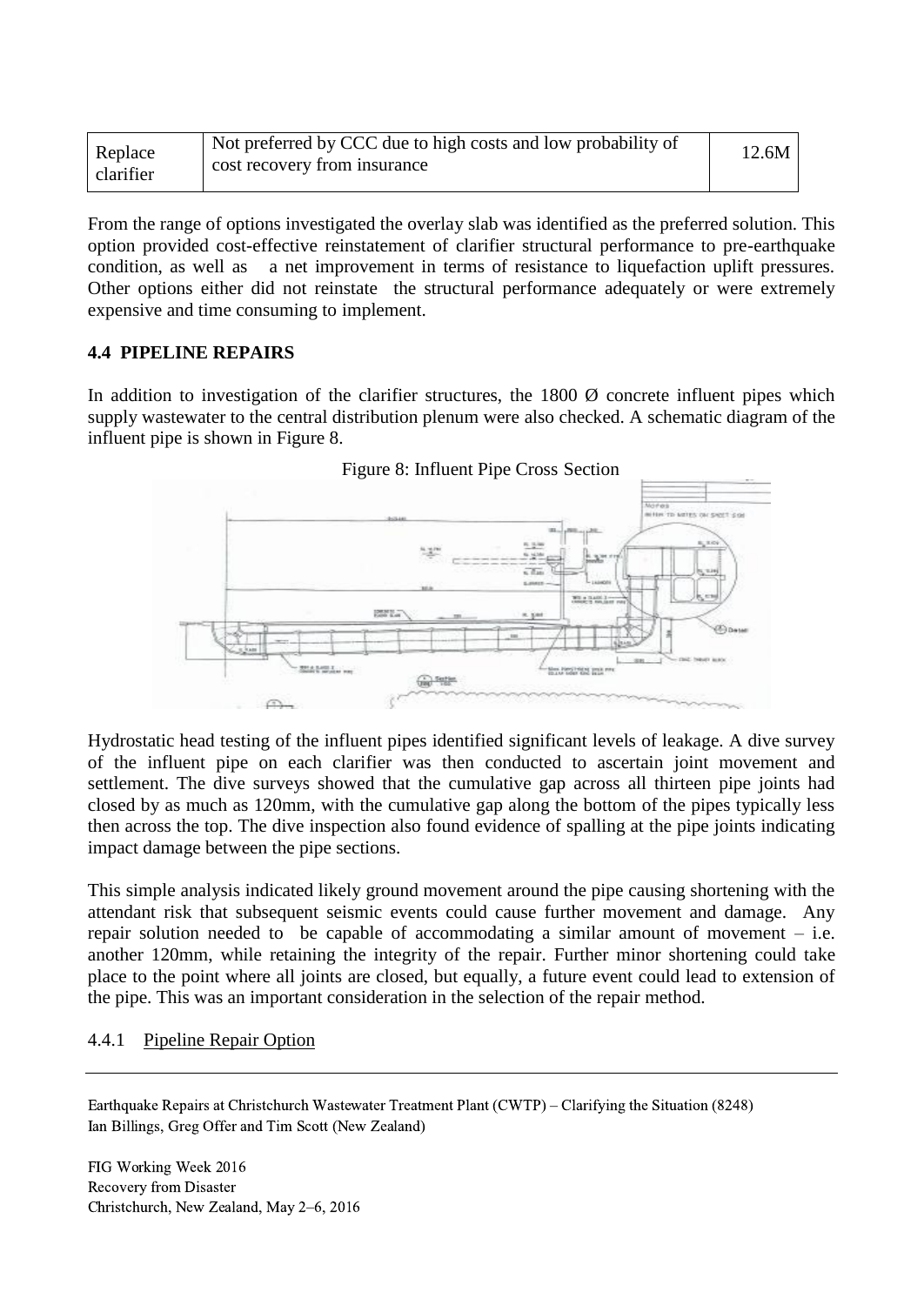A number of options were initially considered for the pipe repair. Physical excavation of the floor of the clarifier was considered high risk given the possibility of further earthquakes, and potentially very expensive, and this option was eliminated early on. The remaining repair methods were based on "trenchless" repairs involving a pipe liner or joint repair. The chosen option had to be able to be installed with the pipe full of water as, due to buoyancy risks, it was considered a risk to the structure to dewater the pipe. Options considered were as follows:

- Amex internal joint sealing system
- Use of a Cured-In-Place Pipe (CIPP) utilising a needle punched polyester fabric impregnated with thermo- setting resin inserted into the existing pipe.
- Ribline pipe lining
- Hobas GRP pipe insert

Both the Ribline pipe lining and Hobas GRP pipe insert were eliminated after discussions with the product suppliers confirmed that access was insufficient for their product to be installed. The Ribline option is a formed in-situ, spiral wound pipe which requires clear access at both ends of any straight section of pipe for a pipe winding machine which forms the Rib-line pipe. It was considered unlikely the pipe winding machine would function under water or over the vertical section of pipe.

The Hobas GRP option required sufficient access to enable insertion of straight lengths of pipe which would have to be jointed in-situ at circumferential joints and along the crown where the pipe has to be cut and folded into itself to enable insertion to take place. Apart from access issues, it was considered unlikely this system could be installed with any water in the pipe.

The AMEX seal option, which consists of a reinforced rubber sealing ring held in place across the inside of the pipe joint by steel banding, was also eliminated. Several AMEX seals had been installed on concrete pipes elsewhere at the treatment plant after the September 2010 earthquake, and these had moved and become deformed in the February 2011 aftershock. The AMEX product supplier could also not verify the mechanical capacity of the seals to withstand axial loads and negative hydraulic pressures that might arise during an earthquake. For this reason the AMEX seal was also eliminated from considerations. The remaining, and really only, viable option with the capacity to meet the operating conditions as well as withstand seismic loads, was a Cured-In-Place Pipe (CIPP) pipe liner.

## Preferred Pipe Repair Option

Having taken consideration of the above options it was concluded that the CIPP system installed with a vinyl ester resin binder offered the optimum solution to repair the leaking joints and provide resistance against future seismic events. The CIPP liner system results in what is effectively a new pipe formed inside the existing pipe by using a polyester fabric impregnated with thermo setting resin inflated against the existing pipe and cured with hot water or steam. The thickness of the newly formed pipe was designed to suit loading conditions.

Earthquake Repairs at Christchurch Wastewater Treatment Plant (CWTP) – Clarifying the Situation (8248) Ian Billings, Greg Offer and Tim Scott (New Zealand)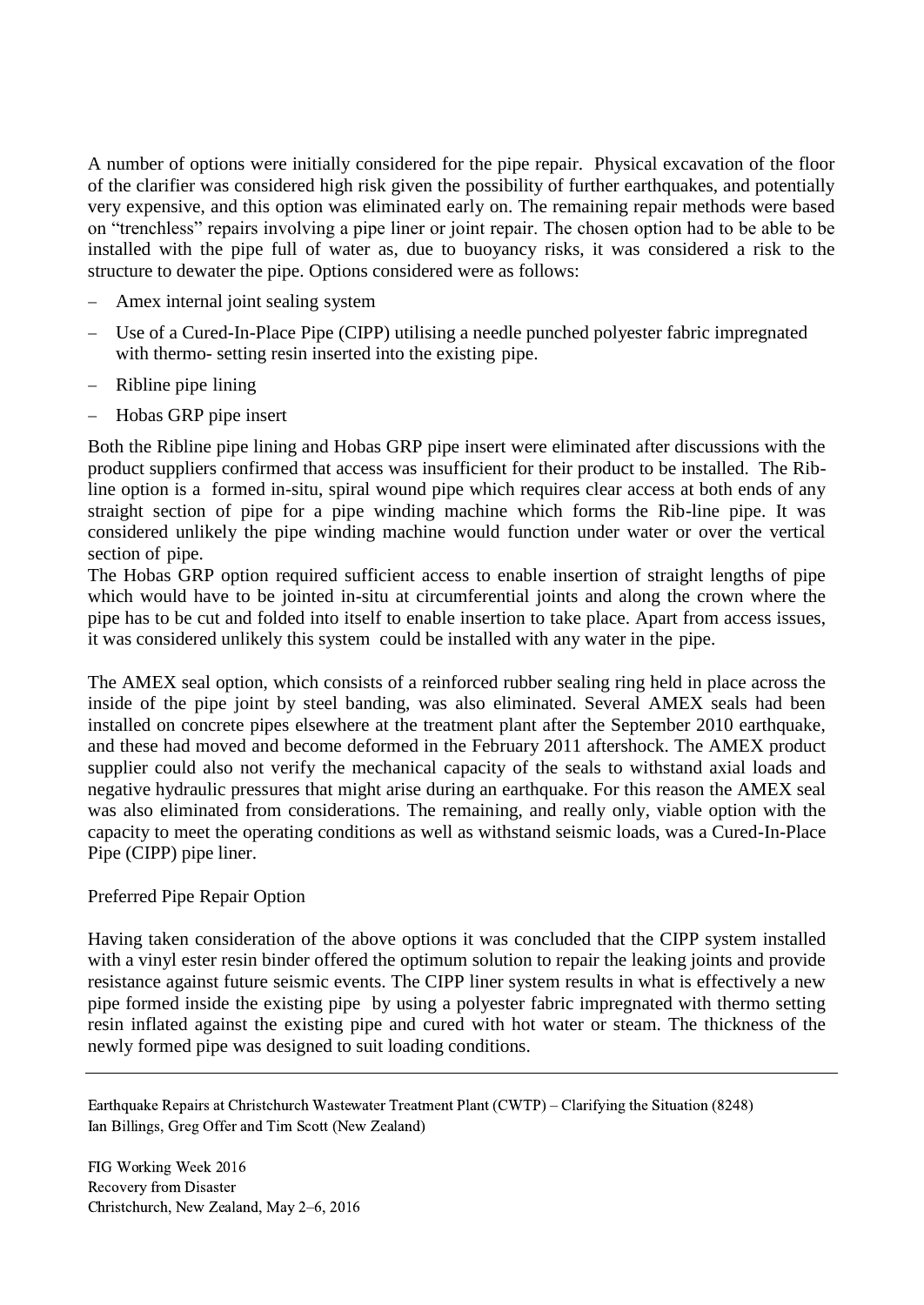The permissible liner elongation is almost entirely dependent on the resin used in the liner given that the polyester fabric into which the resin is impregnated has a very low stiffness and thus does not contribute significantly to the mechanical properties of the composite material. A worst case design condition was set based on a scenario of all 120mm of pipe being transferred by frictional and interlocking forces to just one length of pipe between two joints at which the new liner is locked to the existing pipes. 120mm extension over one pipe length equates to approximately 5% extension. Uniformly spread over the length of the horizontal section of pipe the elongation is approximately 0.5%. The design approach was to use this range (0.5% to 5%) as one of the criteria for selecting a suitable resin. Resins available fall into three categories; polyester, vinyl ester and epoxy resins each with different mechanical properties. In consultation with the CIPP liner supplier a vinyl ester resin (Derakane 8084) was specified that is capable of accommodating elongation up to 10% which gave a superior margin over the calculated 5% requirement.

The CIPP liner system was also designed to resist the worst case external pressures arising during a liquefaction event. This resulted in a liner with a wall thickness of 50mm taking into account the reduced mechanical strength (but increased ductility) of the specified vinyl ester resin.

One potential problem with a very thick CIPP liner is that it will not accommodate the sharp bends in the pipe if the liner is installed as a single length. The proposed approach to overcoming this problem on the inlet pipe involved installation of several liner sections including once section with custom made fitted CIPP bend piece. However during the construction phase it was found that a single straight liner was able to fit around the 90 Deg bend with a minimum amount of creasing and this was the finally adopted solution. Some creasing was identified on the straight section of the finished liner on Clarifier 4 and this occurred because the liner ID did not exactly match the pipe ID (refer to Figure 9.). This problem was corrected for the liners on Clarifiers 3 and 1.



Figure 9: Creasing of Liner on Clarifier 4 Influent Pipe

#### CIPP Liner Installation

Earthquake Repairs at Christchurch Wastewater Treatment Plant (CWTP) – Clarifying the Situation (8248) Ian Billings, Greg Offer and Tim Scott (New Zealand)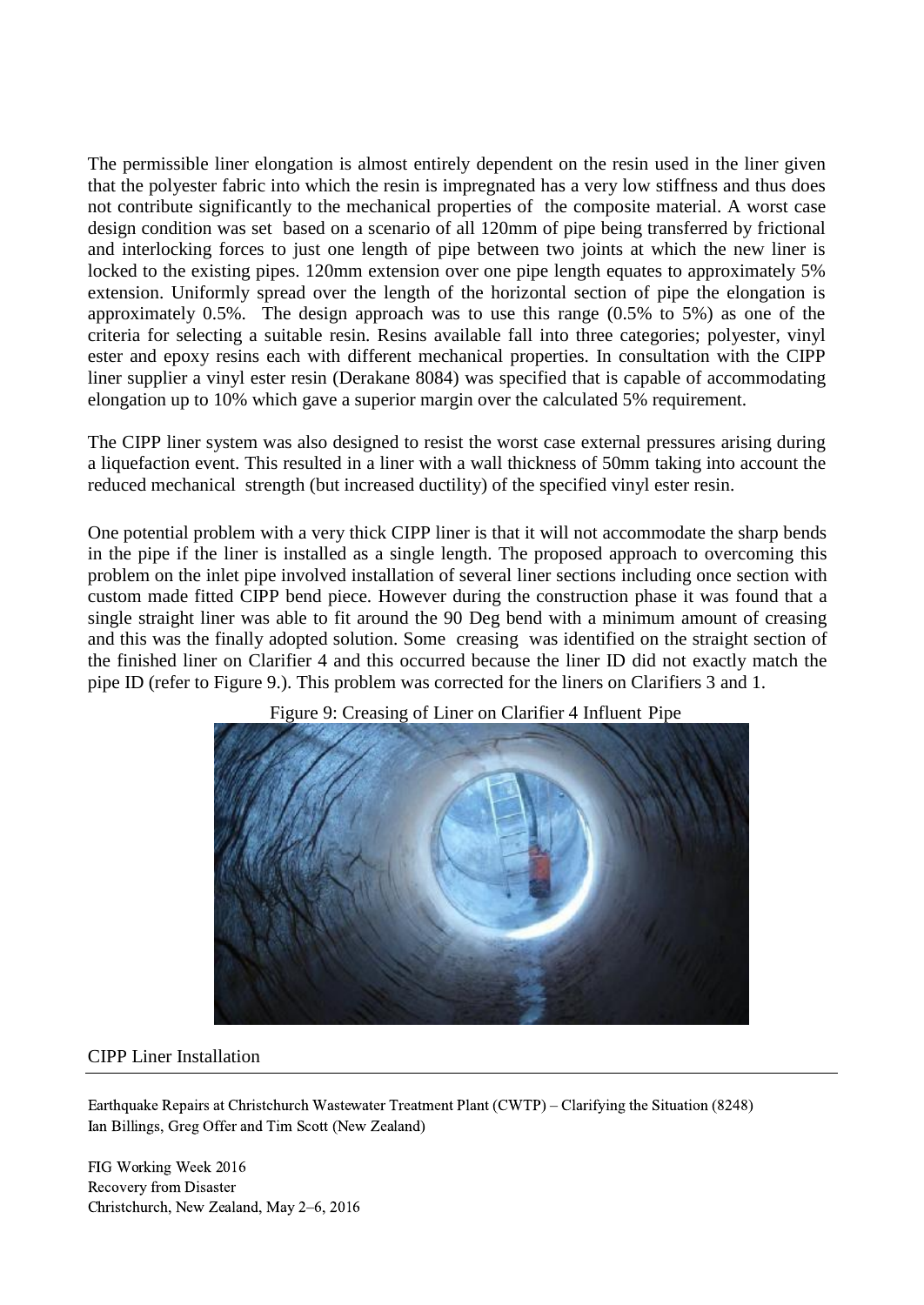The pipe repair works were let as a separate package and the contract was awarded to Pipeworks Ltd. The pipe repairs were timed to work in with the structural and mechanical repairs to the clarifiers. Pipeworks mobilised to site for each repair which was typically completed over a two week period. The 1800 diameter CIPP liners installed on the CWTP clarifiers are the largest CIPP liner installed to date in New Zealand. Figure 10 shows the contractor team unravelling the liner prior to installation.





#### **5. REPAIRS IMPLEMENTATION**

The permanent repairs were implemented over a 2 year period between June 2011 and June 2013. The initial repair strategy was based on limited investigations being completed on Clarifiers 2 & 4. Once Clarifier 3 had been dewatered and the extent of damage to the floor was known, the structural engineers in consultation with the geotechnical engineers reassessed the loads which the clarifiers would be subjected to during a significant liquefaction event. As a result the floor overlay was redesigned and the amount of reinforcing steel substantially increased as a result, at a cost of \$200K per clarifier.

Other changes in strategy which evolved during the implementation included:

 The original strategy of repairing Clarifier 1 & Clarifier 3 while operating on Clarifier 2 & Clarifier 4 was abandoned when it was discovered that the channel serving Clarifiers 2 & Clarifier 4 did not have the hydraulic capacity required. The plan was changed so that both the east and west channels were in use and this meant that Clarifier 1 was not decommissioned and

Earthquake Repairs at Christchurch Wastewater Treatment Plant (CWTP) – Clarifying the Situation (8248) Ian Billings, Greg Offer and Tim Scott (New Zealand)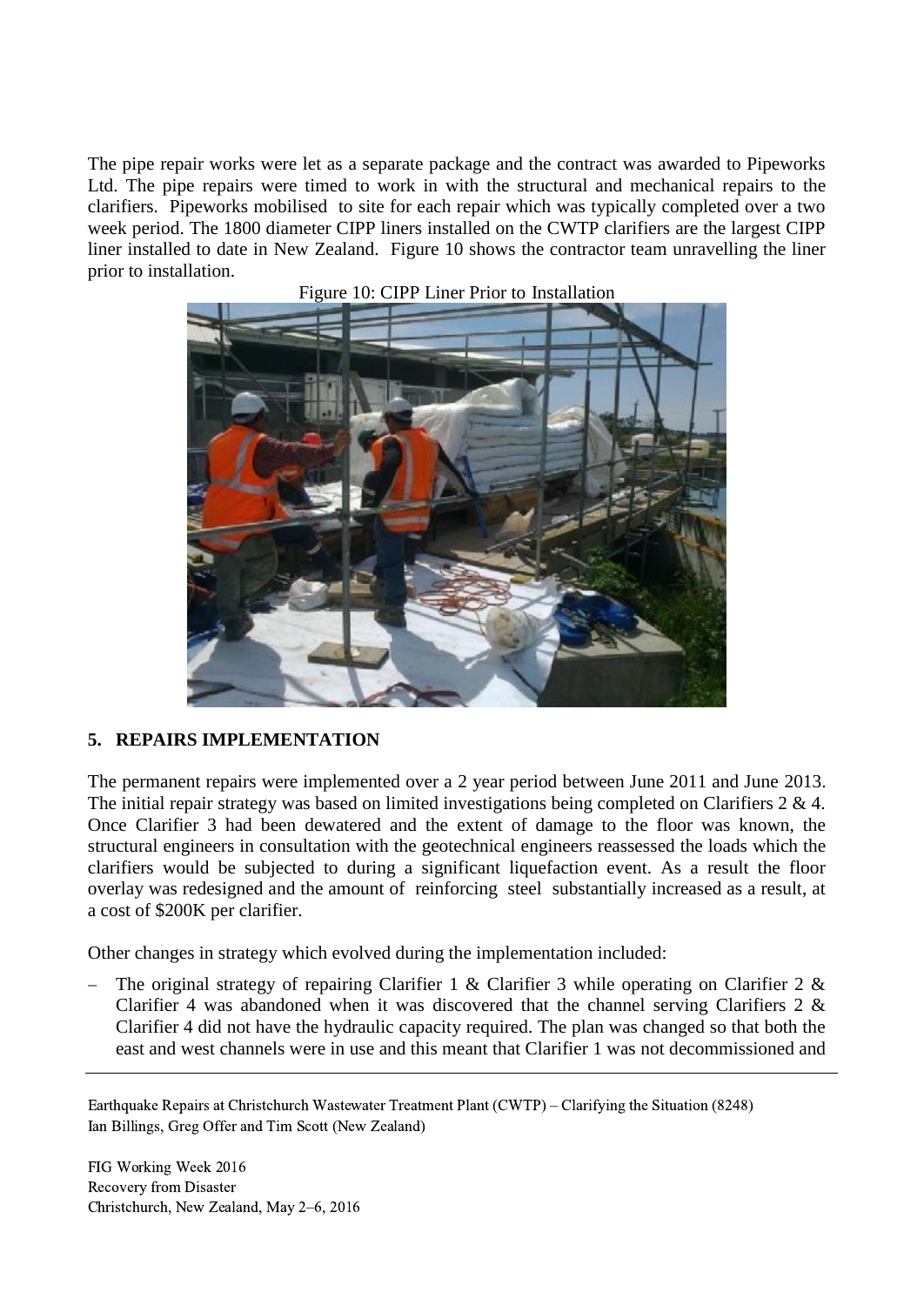repaired until Clarifier 3 was re-commissioned.

 Given the minimal damage observed on Clarifier 2, it was decided that cost of taking it out of service and reinforcing the floor with an overlay as for Clarifiers 1, 3 & 4 could not be justified by the reduction in risk to the process. Hence the temporary repairs became the permanent repairs.

Aspects of the repair works are shown in Figures 11 and 12 below.





Figure 12: Clarifier 3 repairs showing reinforcing mats



Earthquake Repairs at Christchurch Wastewater Treatment Plant (CWTP) – Clarifying the Situation (8248) Ian Billings, Greg Offer and Tim Scott (New Zealand)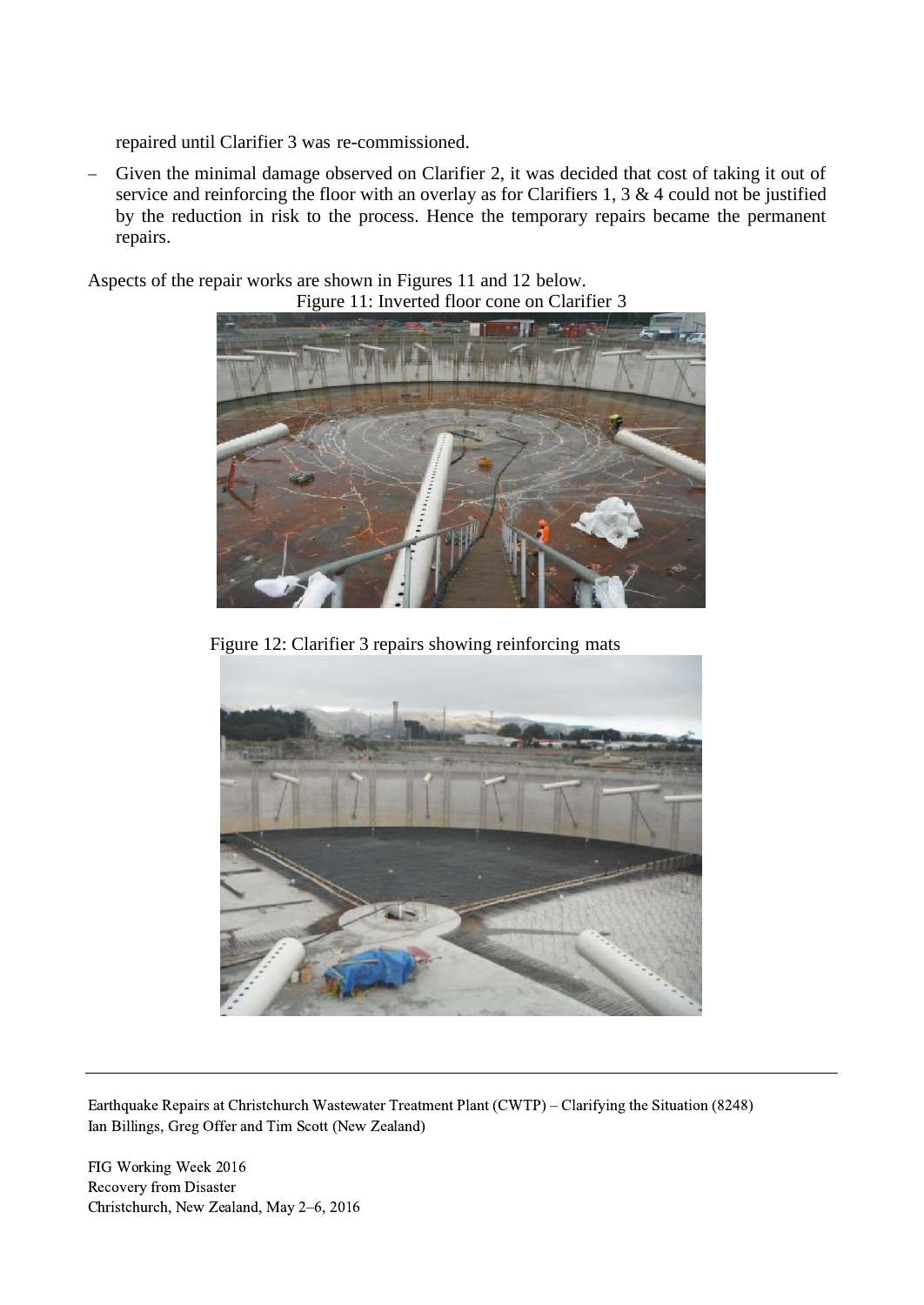Figure 13: Fully repaired Clarifier 4



## **6. DISCUSSION AND CONCLUSIONS**

Secondary clarifiers at Christchurch Wastewater Treatment Plant were extensively damaged during the major aftershocks on 22nd of February 2011. Damage to the clarifiers rendered them unserviceable and this created major problems for plant operations.

Despite the extent of the damage short term repairs were able to be implemented to restore basic operation within 4 months. This provided some security while permanent repairs were developed and implemented.

A variety of diagnostic tools were used to analyse the damage and form a view about the damage mechanisms. Permanent repair options were evaluated and an option chosen involving constructing concrete overlays in three out of four clarifiers. The concrete overlay repair provided a cost-effective solution that Christchurch City Council believes will be fully recovered from insurance. It also restored pre-earthquake function without impacting significantly on the process performance and improved the resilience of the clarifier to further seismic activity at minor additional cost.

In terms of optimizing design for resilience the question is, with the information to hand on how the clarifiers performed in the earthquakes, could they or should they have been designed differently?

The design of the clarifiers was structurally suitable for the load cases defined in the NZ Seismic Design Code. However the design was not as conservative as other assets at the site and hence the clarifiers were damaged to a greater extent. At the time when the clarifiers were first built the

Earthquake Repairs at Christchurch Wastewater Treatment Plant (CWTP) – Clarifying the Situation (8248) Ian Billings, Greg Offer and Tim Scott (New Zealand)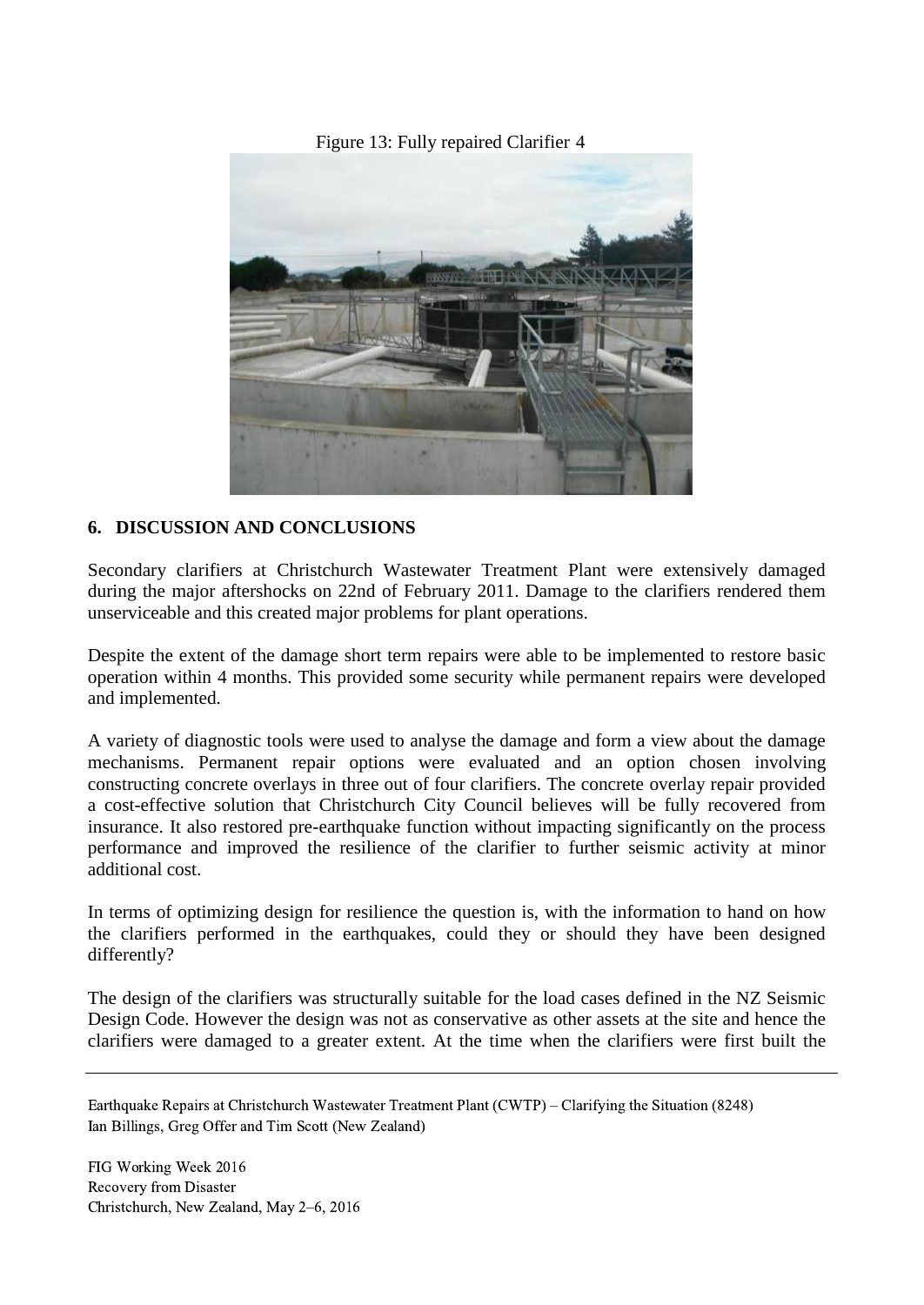designers made decisions that sought to optimally balance the seismic performance risk against the capital cost of the plant. An important factor in these decisions was the level of redundancy provided overall within the treatment plant, both in terms of the total number of treatment steps, and in terms of the number of each treatment process provided.

Where one treatment step fails another step can work harder to reinstate some of the lost performance. Polymer dosing of the PSTs to reduce solids loads to the ponds with no clarifiers running is an example of this.

Furthermore, redundancy within each treatment step also played a key role in plant resilience. Despite mechanical damage to some of the PSTs, with 7 PSTs available there were always at least several on line.

The actual performance of the treatment plant during the February 2011 earthquake (which exceeded the seismic design basis by a considerable margin) bears this principle out; the layers of redundancy provided by the number of treatment steps and by the number of units for each step allowed the plant to continue operating and to effectively manage public health risks even though the clarifiers had failed completely. Furthermore, the damaged suffered by two of the clarifiers was relatively easy to repair. Given these circumstances it might be considered that the original clarifier design and construction was a reasonable balance in terms of cost and performance, taking into account the additional protection provided by other treatment processes within the plant.

One implication of this assessment is that the design of wastewater treatment plants needs to take an integrated and facility-wide approach to redundancy, not only to provide operational flexibility, but also to provide resilience. Where a plant has multiple treatment stages with opportunities to redirect the treatment load if the plant is partially compromised, then the overall risks are lower. If the plant is highly reliant on specific treatment assets to provide the most basic function, without alternatives, then these assets must be highly resilient to natural hazards. Complete failure of a wastewater treatment plant for an extended period could have a major impact on the community it serves.

## **ACKNOWLEDGEMENTS**

Christchurch City Council has resourced and directed the earthquake repairs at Christchurch Wastewater Treatment Plant. This direction and resourcing, as well as provision of data and plant information, is gratefully acknowledged.

#### **REFERENCES**

CH2M Beca Report "CWTP Clarifiers 3 and 4 - Design Report for Structural Damage Repairs due to the February and June 2011 Earthquakes" February 2012

CH2M Beca Report " CWTP Clarifier 1 - Design Report for Structural Damage Repairs due to the February and June 2011 Earthquakes, December 2012

Earthquake Repairs at Christchurch Wastewater Treatment Plant (CWTP) – Clarifying the Situation (8248) Ian Billings, Greg Offer and Tim Scott (New Zealand)